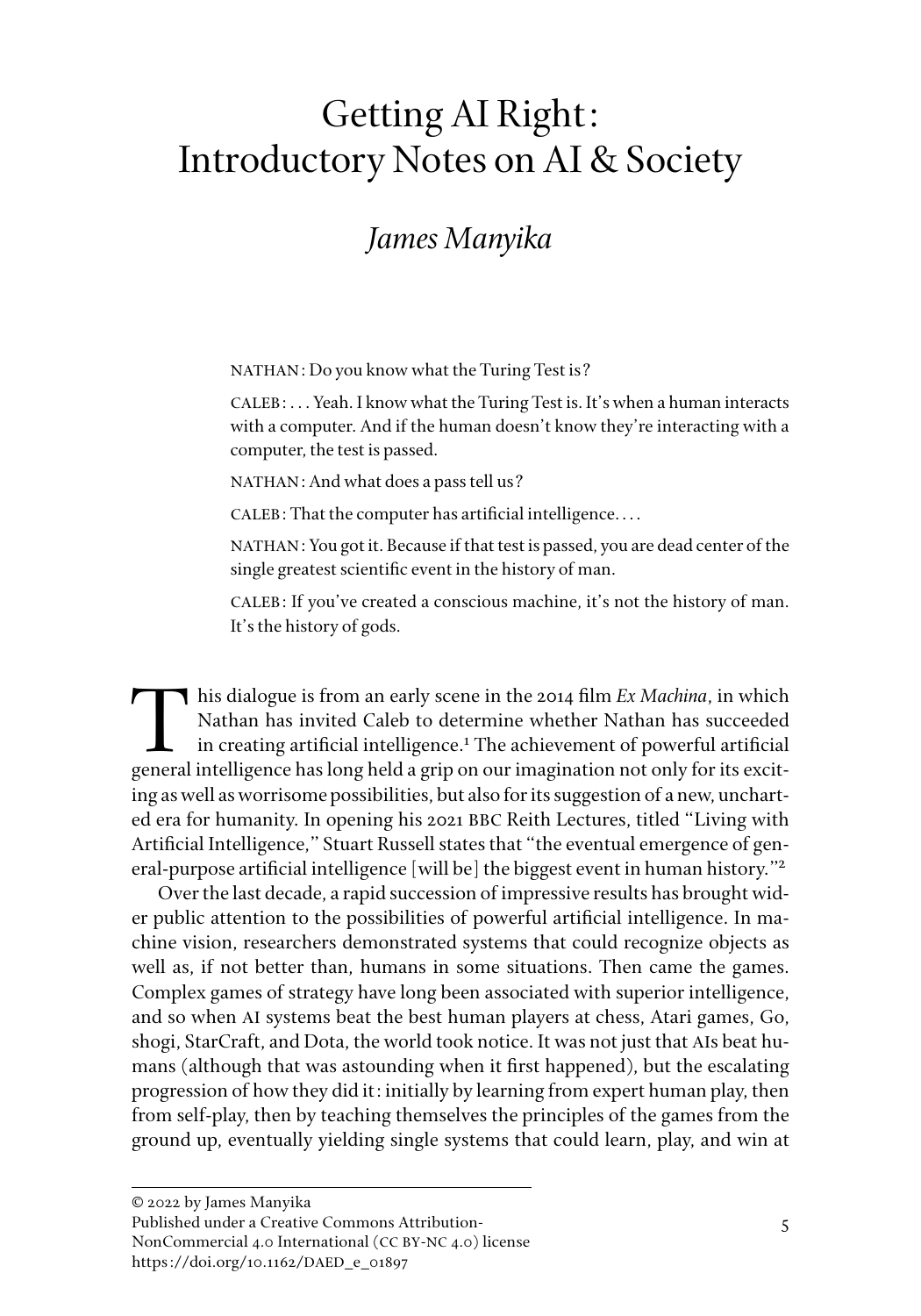several structurally different games, hinting at the possibility of generally intelligent systems.3

Speech recognition and natural language processing have also seen rapid and headline-grabbing advances. Most impressive has been the emergence recently of large language models capable of generating human-like outputs. Progress in language is of particular significance given the role language has always played in human notions of intelligence, reasoning, and understanding. While the advances mentioned thus far may seem abstract, those in driverless cars and robots have been more tangible given their embodied and often biomorphic forms. Demonstrations of such embodied systems exhibiting increasingly complex and autonomous behaviors in our physical world have captured public attention.

Also in the headlines have been results in various branches of science in which AI and its related techniques have been used as tools to advance research from materials and environmental sciences to high energy physics and astronomy.4 A few highlights, such as the spectacular results on the fifty-year-old protein-folding problem by AlphaFold, suggest the possibility that AI could soon help tackle science's hardest problems, such as in health and the life sciences.<sup>5</sup>

While the headlines tend to feature results and demonstrations of a future to come, AI and its associated technologies are already here and pervade our daily lives more than many realize. Examples include recommendation systems, search, language translators–now covering more than one hundred languages–facial recognition, speech to text (and back), digital assistants, chatbots for customer service, fraud detection, decision support systems, energy management systems, and tools for scientific research, to name a few. In all these examples and others, AI-related techniques have become components of other software and hardware systems as methods for learning from and incorporating messy real-world inputs into inferences, predictions, and, in some cases, actions. As director of the Future of Humanity Institute at the University of Oxford, Nick Bostrom noted back in 2006, "A lot of cutting-edge AI has filtered into general applications, often without being called AI because once something becomes useful enough and common enough it's not labeled AI anymore."6

As the scope, use, and usefulness of these systems have grown for individual users, researchers in various fields, companies and other types of organizations, and governments, so too have concerns when the systems have not worked well (such as bias in facial recognition systems), or have been misused (as in deepfakes), or have resulted in harms to some (in predicting crime, for example), or have been associated with accidents (such as fatalities from self-driving cars).7

*Dædalus* last devoted a volume to the topic of artificial intelligence in 1988, with contributions from several of the founders of the field, among others. Much of that issue was concerned with questions of whether research in AI was making progress, of whether AI was at a turning point, and of its foundations, mathemati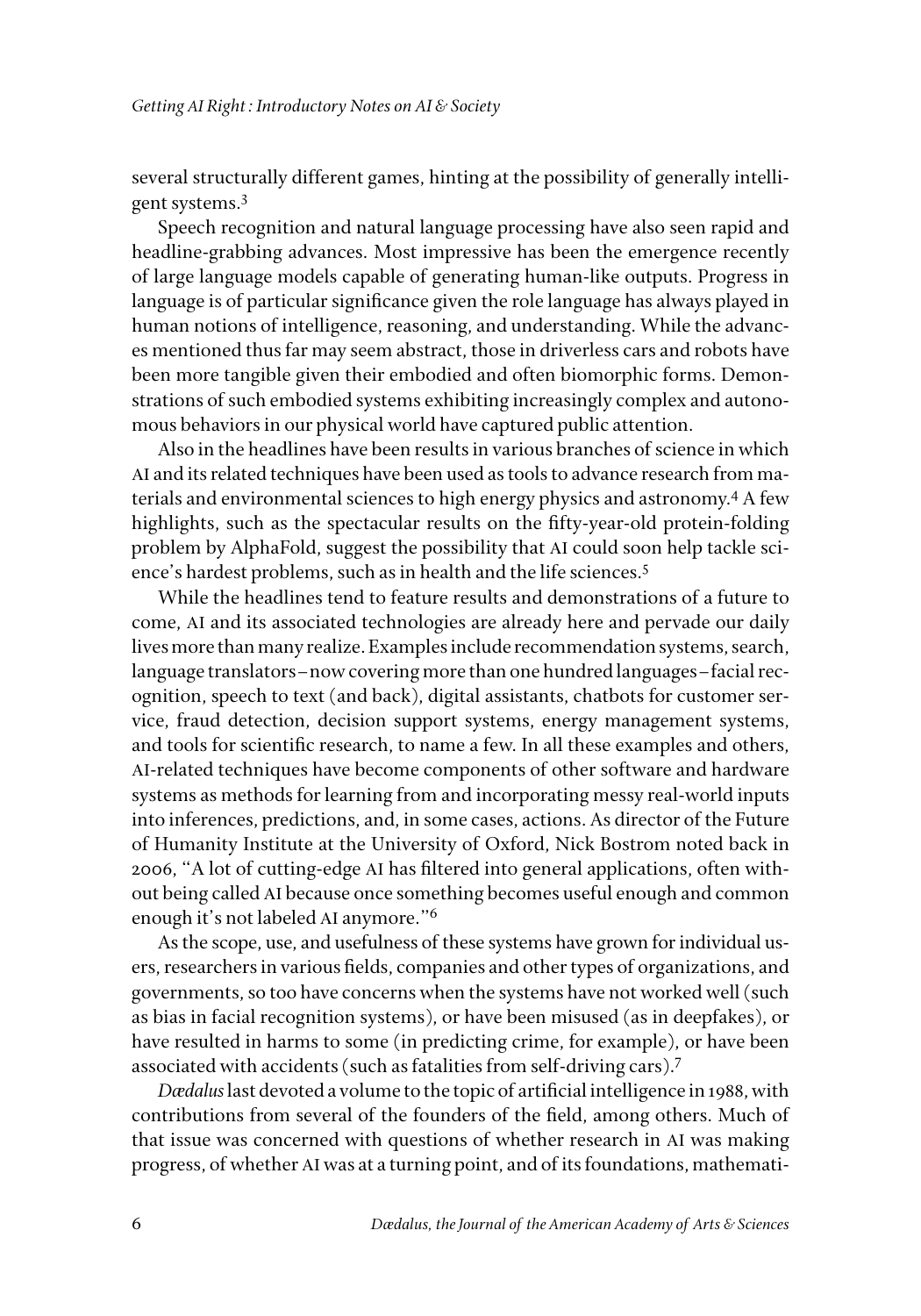cal, technical, and philosophical–with much disagreement. However, in that volume there was also a recognition, or perhaps a rediscovery, of an alternative path toward AI–the connectionist learning approach and the notion of neural nets– and a burgeoning optimism for this approach's potential. Since the 1960s, the learning approach had been relegated to the fringes in favor of the symbolic formalism for representing the world, our knowledge of it, and how machines can reason about it. Yet no essay captured some of the mood at the time better than Hilary Putnam's "Much Ado About Not Very Much." Putnam questioned the *Dædalus* issue itself: "Why a whole issue of *Dædalus*? Why don't we wait until AI achieves something and then have an issue?" He concluded:

Perhaps the optimistic view is right, but I do not see anyone on the scene, in either artificial intelligence or inductive logic, who has any interesting ideas about how the topic-neutral [general] learning strategy works. When someone does appear with such an idea, that will be time for *Dædalus* to publish an issue on AI. 8

This volume of *Dædalus* is indeed the first since 1988 to be devoted to artificial intelligence. This volume does not rehash the same debates; much else has happened since, mostly as a result of the success of the machine learning approach that was being rediscovered and reimagined, as discussed in the 1988 volume. This issue aims to capture where we are in AI's development and how its growing uses impact society. The themes and concerns herein are colored by my own involvement with AI. Besides the television, films, and books that I grew up with, my interest in AI began in earnest in 1989 when, as an undergraduate at the University of Zimbabwe, I undertook a research project to model and train a neural network.<sup>9</sup> I went on to do research on AI and robotics at Oxford. Over the years, I have been involved with researchers in academia and labs developing AI systems, studying AI's impact on the economy, tracking AI's progress, and working with others in business, policy, and labor grappling with its opportunities and challenges for society.<sup>10</sup>

The authors of the twenty-five essays in this volume range from AI scientists and technologists at the frontier of many of AI's developments to social scientists at the forefront of analyzing AI's impacts on society. The volume is organized into ten sections. Half of the sections are focused on AI's development, the other half on its intersections with various aspects of society. In addition to the diversity in their topics, expertise, and vantage points, the authors bring a range of views on the possibilities, benefits, and concerns for society. I am grateful to the authors for accepting my invitation to write these essays.

Experience proceeding further, it may be useful to say what we mean by artificial intelligence. The headlines and increasing pervasiveness of AI and its associated technologies have led to some conflation and confusion abo cial intelligence. The headlines and increasing pervasiveness of AI and its associated technologies have led to some conflation and confusion about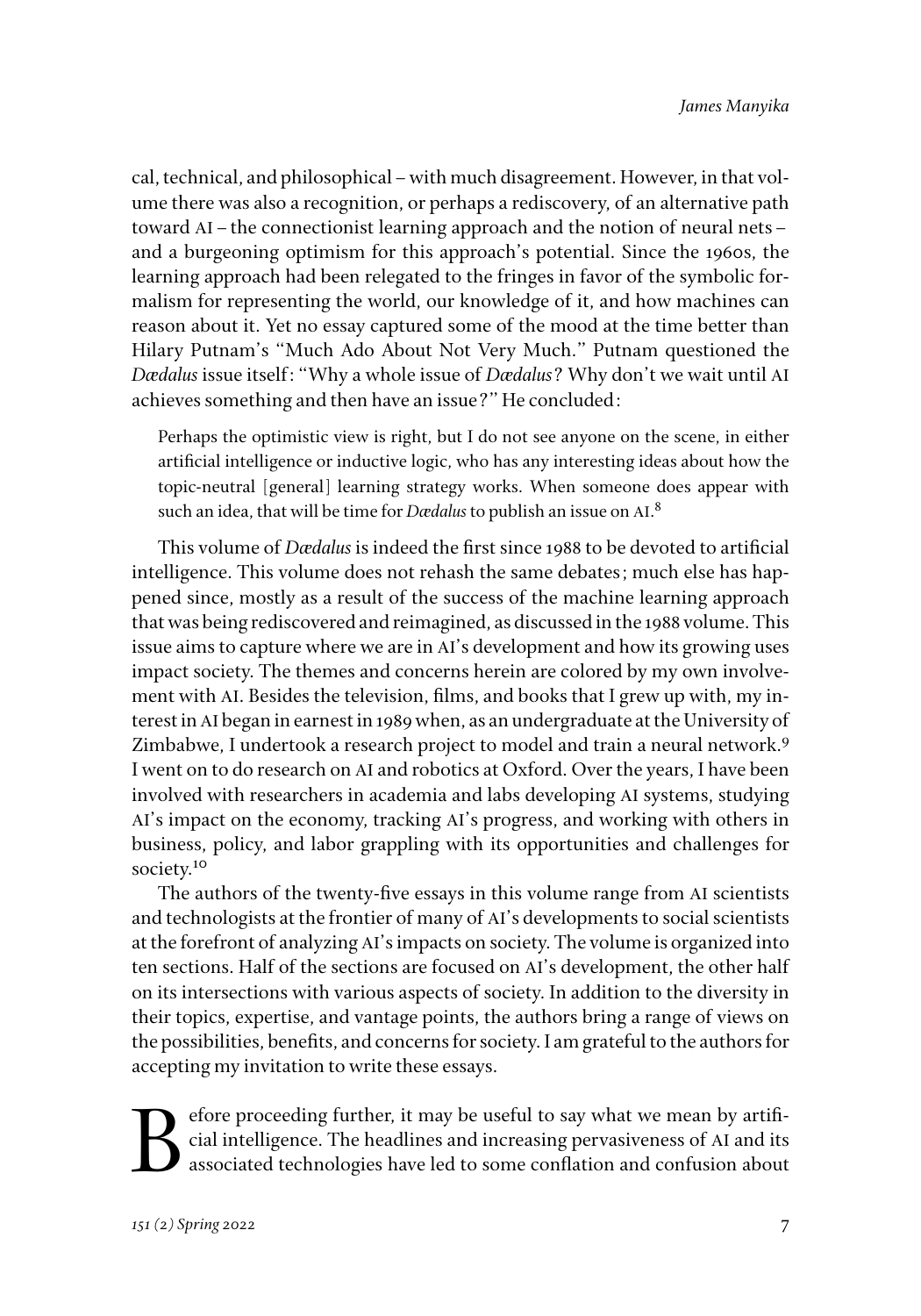what exactly counts as AI. This has not been helped by the current trend–among researchers in science and the humanities, startups, established companies, and even governments–to associate anything involving not only machine learning, but data science, algorithms, robots, and automation of all sorts with AI. This could simply reflect the hype now associated with AI, but it could also be an acknowledgment of the success of the current wave of AI and its related techniques and their wide-ranging use and usefulness. I think both are true; but it has not always been like this. In the period now referred to as the AI winter, during which progress in AI did not live up to expectations, there was a reticence to associate most of what we now call AI with AI.

Two types of definitions are typically given for AI. The first are those that suggest that it is the ability to artificially do what intelligent beings, usually human, can do. For example, artificial intelligence is:

the ability of a digital computer or computer-controlled robot to perform tasks commonly associated with intelligent beings.<sup>11</sup>

The human abilities invoked in such definitions include visual perception, speech recognition, the capacity to reason, solve problems, discover meaning, generalize, and learn from experience. Definitions of this type are considered by some to be limiting in their human-centricity as to what counts as intelligence and in the benchmarks for success they set for the development of AI (more on this later). The second type of definitions try to be free of human-centricity and define an intelligent agent or system, whatever its origin, makeup, or method, as:

Any system that perceives its environment and takes actions that maximize its chance of achieving its goals.12

This type of definition also suggests the pursuit of goals, which could be given to the system, self-generated, or learned.<sup>13</sup> That both types of definitions are employed throughout this volume yields insights of its own.

These definitional distinctions notwithstanding, the term AI, much to the chagrin of some in the field, has come to be what cognitive and computer scientist Marvin Minsky called a "suitcase word."14 It is packed variously, depending on who you ask, with approaches for achieving intelligence, including those based on logic, probability, information and control theory, neural networks, and various other learning, inference, and planning methods, as well as their instantiations in software, hardware, and, in the case of embodied intelligence, systems that can perceive, move, and manipulate objects.

Three questions cut through the discussions in this volume: 1) Where are we in AI's development? 2) What opportunities and challenges does AI pose for society? 3) How much about AI is really about us?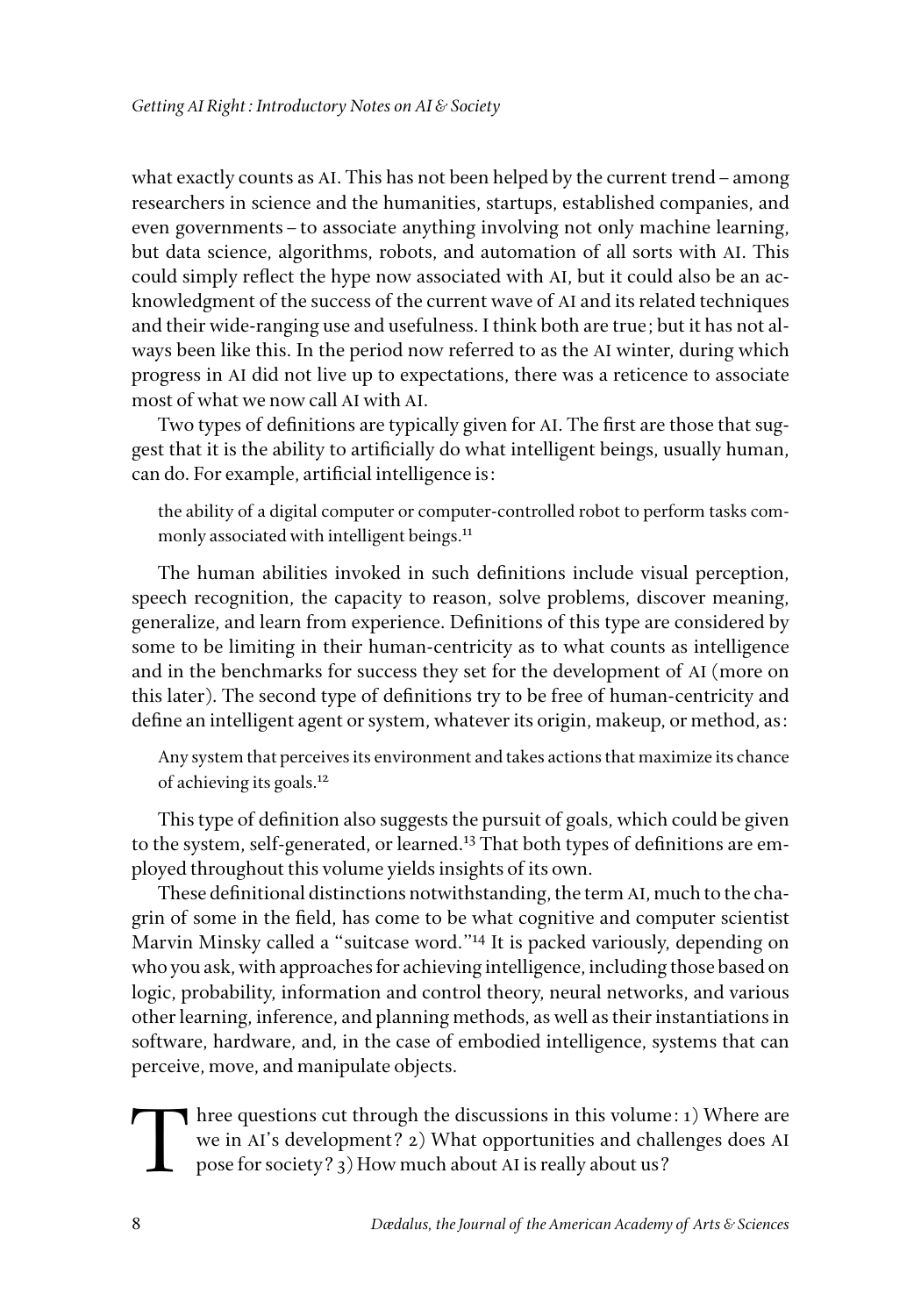#### **Where are we in AI's development?**

Notions of intelligent machines date all the way back to antiquity.15 Philosophers, too, among them Hobbes, Leibnitz, and Descartes, have been dreaming about AI for a long time; Daniel Dennett suggests that Descartes may have even anticipated the Turing Test.<sup>16</sup> The idea of computation-based machine intelligence traces to Alan Turing's invention of the universal Turing machine in the 1930s, and to the ideas of several of his contemporaries in the mid-twentieth century. But the birth of artificial intelligence as we know it and the use of the term is generally attributed to the now famed Dartmouth summer workshop of 1956. The workshop was the result of a proposal for a two-month summer project by John Mc-Carthy, Marvin Minsky, Nathaniel Rochester, and Claude Shannon whereby "An attempt will be made to find how to make machines use language, form abstractions and concepts, solve kinds of problems now reserved for humans, and improve themselves."<sup>17</sup>

In their respective contributions to this volume, "From So Simple a Beginning: Species of Artificial Intelligence" and "If We Succeed," and in different but complementary ways, Nigel Shadbolt and Stuart Russell chart the key ideas and developments in AI, its periods of excitement as well as the aforementioned AI winters. The current AI spring has been underway since the 1990s, with headline-grabbing breakthroughs appearing in rapid succession over the last ten years or so: a period that Jeffrey Dean describes in the title of his essay as a "golden decade," not only for the pace of AI development but also its use in a wide range of sectors of society, as well as areas of scientific research.<sup>18</sup> This period is best characterized by the approach to achieve artificial intelligence through learning from experience, and by the success of neural networks, deep learning, and reinforcement learning, together with methods from probability theory, as ways for machines to learn.<sup>19</sup>

A brief history may be useful here: In the 1950s, there were two dominant visions of how to achieve machine intelligence. One vision was to use computers to create a logic and symbolic representation of the world and our knowledge of it and, from there, create systems that could reason about the world, thus exhibiting intelligence akin to the mind. This vision was most espoused by Allen Newell and Hebert Simon, along with Marvin Minsky and others. Closely associated with it was the "heuristic search" approach that supposed intelligence was essentially a problem of exploring a space of possibilities for answers. The second vision was inspired by the brain, rather than the mind, and sought to achieve intelligence by learning. In what became known as the connectionist approach, units called perceptrons were connected in ways inspired by the connection of neurons in the brain. At the time, this approach was most associated with Frank Rosenblatt. While there was initial excitement about both visions, the first came to dominate, and did so for decades, with some successes, including so-called expert systems.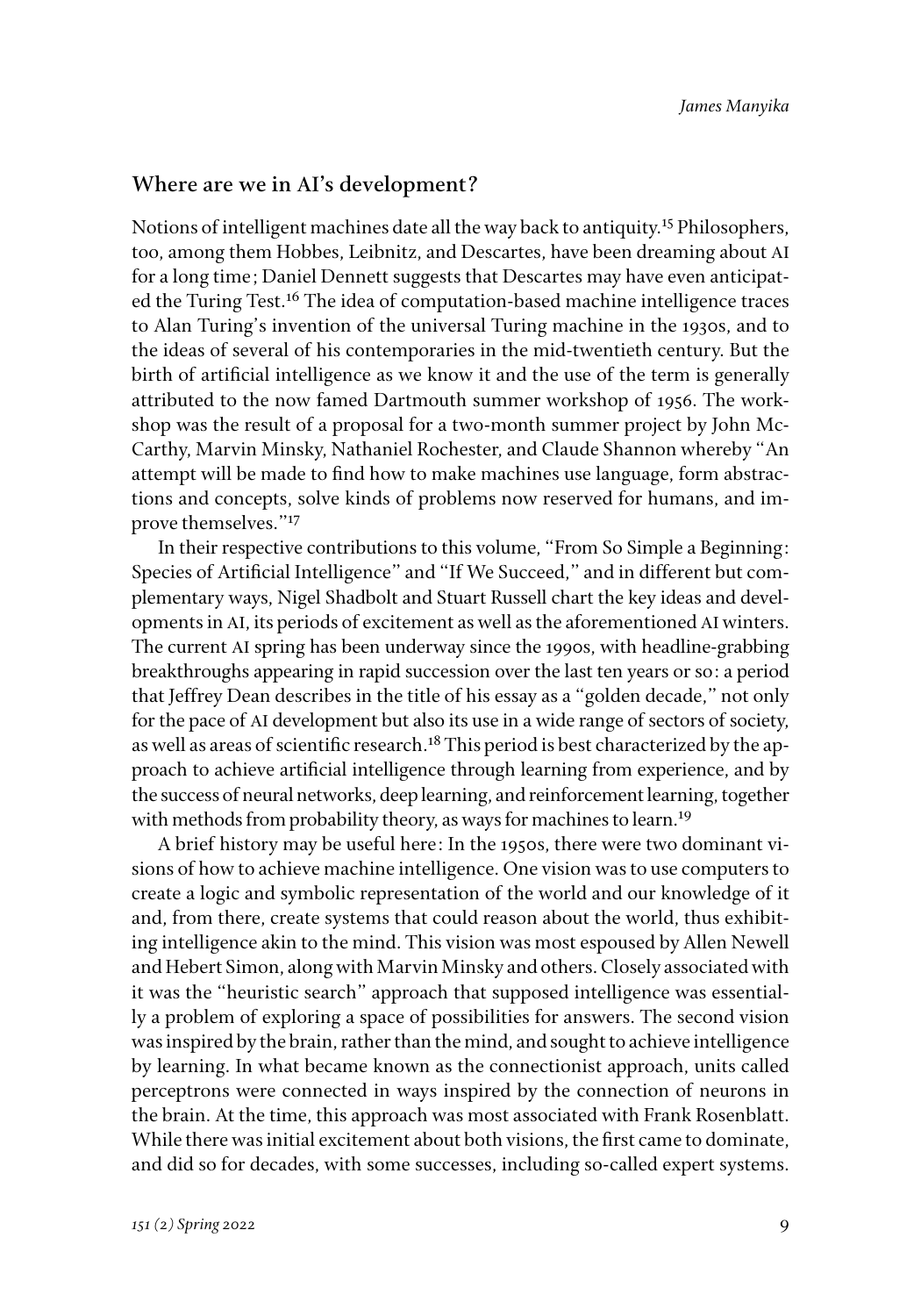Not only did this approach benefit from championing by its advocates and plentiful funding, it came with the suggested weight of a long intellectual tradition– exemplified by Descartes, Boole, Frege, Russell, and Church, among others–that sought to manipulate symbols and to formalize and axiomatize knowledge and reasoning. It was only in the late 1980s that interest began to grow again in the second vision, largely through the work of David Rumelhart, Geoffrey Hinton, James McClelland, and others. The history of these two visions and the associated philosophical ideas are discussed in Hubert Dreyfus and Stuart Dreyfus's 1988 *Dædalus* essay "Making a Mind Versus Modeling the Brain: Artificial Intelligence Back at a Branchpoint."<sup>20</sup> Since then, the approach to intelligence based on learning, the use of statistical methods, back-propagation, and training (supervised and unsupervised) has come to characterize the current dominant approach.

Kevin Scott, in his essay "I Do Not Think It Means What You Think It Means: Artificial Intelligence, Cognitive Work & Scale," reminds us of the work of Ray Solomonoff and others linking information and probability theory with the idea of machines that can not only learn, but compress and potentially generalize what they learn, and the emerging realization of this in the systems now being built and those to come. The success of the machine learning approach has benefited from the boon in the availability of data to train the algorithms thanks to the growth in the use of the Internet and other applications and services. In research, the data explosion has been the result of new scientific instruments and observation platforms and data-generating breakthroughs, for example, in astronomy and in genomics. Equally important has been the co-evolution of the software and hardware used, especially chip architectures better suited to the parallel computations involved in data- and compute-intensive neural networks and other machine learning approaches, as Dean discusses.

Several authors delve into progress in key subfields of AI. 21 In their essay, "Searching for Computer Vision North Stars," Fei-Fei Li and Ranjay Krishna chart developments in machine vision and the creation of standard data sets such as ImageNet that could be used for benchmarking performance. In their respective essays "Human Language Understanding & Reasoning" and "The Curious Case of Commonsense Intelligence," Chris Manning and Yejin Choi discuss different eras and ideas in natural language processing, including the recent emergence of large language models comprising hundreds of billions of parameters and that use transformer architectures and self-supervised learning on vast amounts of data.<sup>22</sup> The resulting pretrained models are impressive in their capacity to take natural language prompts for which they have not been trained specifically and generate human-like outputs, not only in natural language, but also images, software code, and more, as Mira Murati discusses and illustrates in "Language & Coding Creativity." Some have started to refer to these large language models as foundational models in that once they are trained, they are adaptable to a wide range of tasks and outputs.<sup>23</sup> But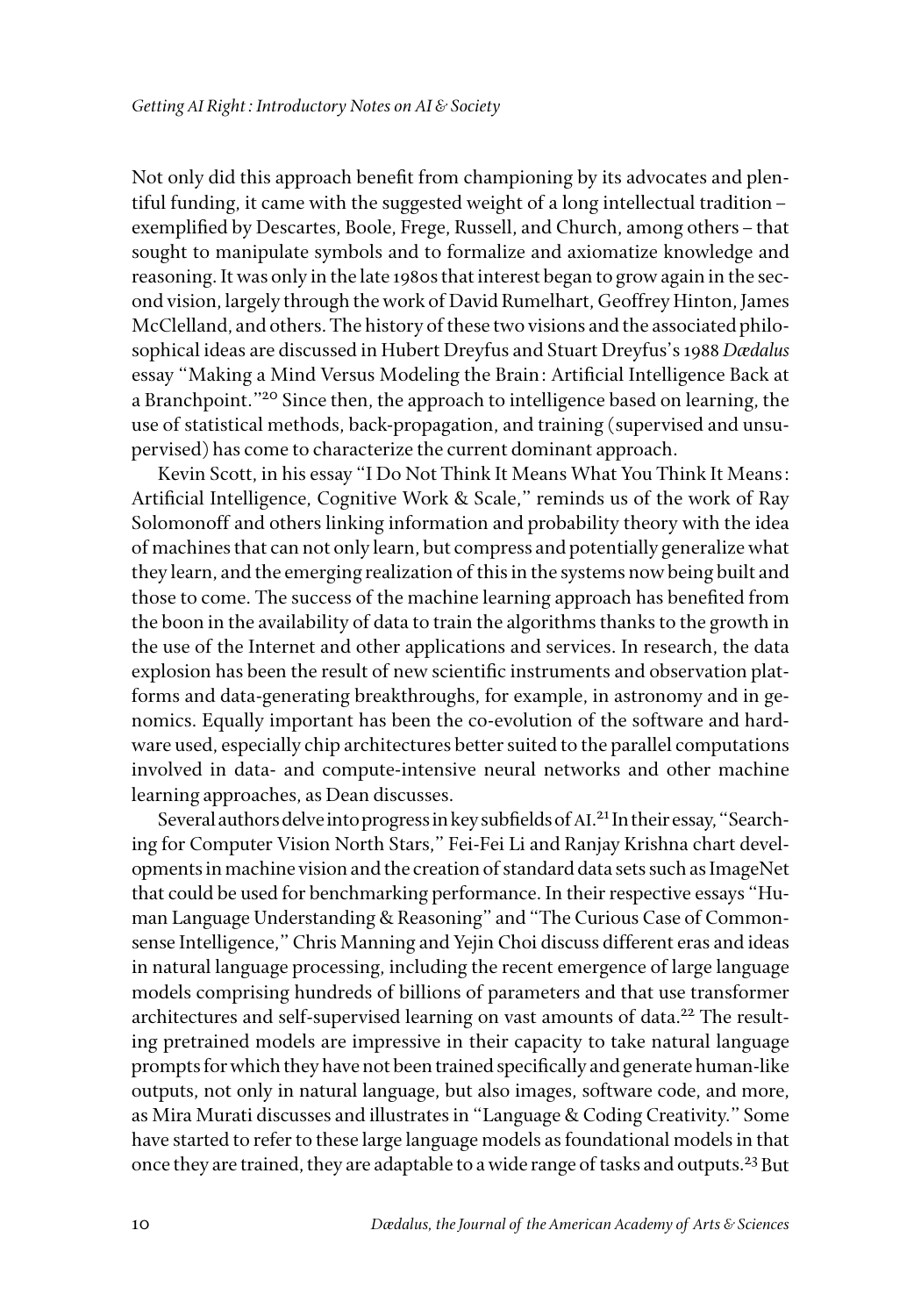despite their unexpected performance, these large language models are still early in their development and have many shortcomings and limitations that are highlighted in this volume and elsewhere, including by some of their developers.<sup>24</sup>

In "The Machines from Our Future," Daniela Rus discusses the progress in robotic systems, including advances in the underlying technologies, as well as in their integrated design that enables them to operate in the physical world. She highlights the limitations in the "industrial" approaches used thus far and suggests new ways of conceptualizing robots that draw on insights from biological systems. In robotics, as in AI more generally, there has always been a tension as to whether to copy or simply draw inspiration from how humans and other biological organisms achieve intelligent behavior. Elsewhere, AI researcher Demis Hassabis and colleagues have explored how neuroscience and AI learn from and inspire each other, although so far more in one direction than the other, as Alexis Baria and Keith Cross have suggested.<sup>25</sup>

Despite the success of the current approaches to AI, there are still many shortcomings and limitations, as well as conceptually hard problems in AI.<sup>26</sup> It is useful to distinguish on one hand problematic shortcomings, such as when AI does not perform as intended or safely, or produces biased or toxic outputs that can lead to harm, or when it impinges on privacy, or generates false information about the world, or when it has characteristics such as lack of explainability, all of which can lead to a loss of public trust. These shortcomings have rightly captured the attention of the wider public and regulatory bodies, as well as researchers, among whom there is an increased focus on technical AI and ethics issues.<sup>27</sup> In recent years, there has been a flurry of efforts to develop principles and approaches to responsible AI, as well as bodies involving industry and academia, such as the Partnership on AI, that aim to share best practices.<sup>28</sup> Another important shortcoming has been the significant lack of diversity–especially with respect to gender and race–in the people researching and developing AI in both industry and academia, as has been well documented in recent years.<sup>29</sup> This is an important gap in its own right, but also with respect to the characteristics of the resulting AI and, consequently, in its intersections with society more broadly.

On the other hand, there are limitations and hard problems associated with the things that AI is not yet capable of that, if solved, could lead to more powerful, more capable, or more general AI. In their Turing Lecture, deep learning pioneers Yoshua Bengio, Yann LeCun, and Geoffrey Hinton took stock of where deep learning stands and highlighted its current limitations, such as the difficulties with out-of-distribution generalization.<sup>30</sup> In the case of natural language processing, Manning and Choi highlight the hard challenges in reasoning and commonsense understanding, despite the surprising performance of large language models. Elsewhere, computational linguists Emily Bender and Alexander Koller have challenged the notion that large language models do anything resembling under-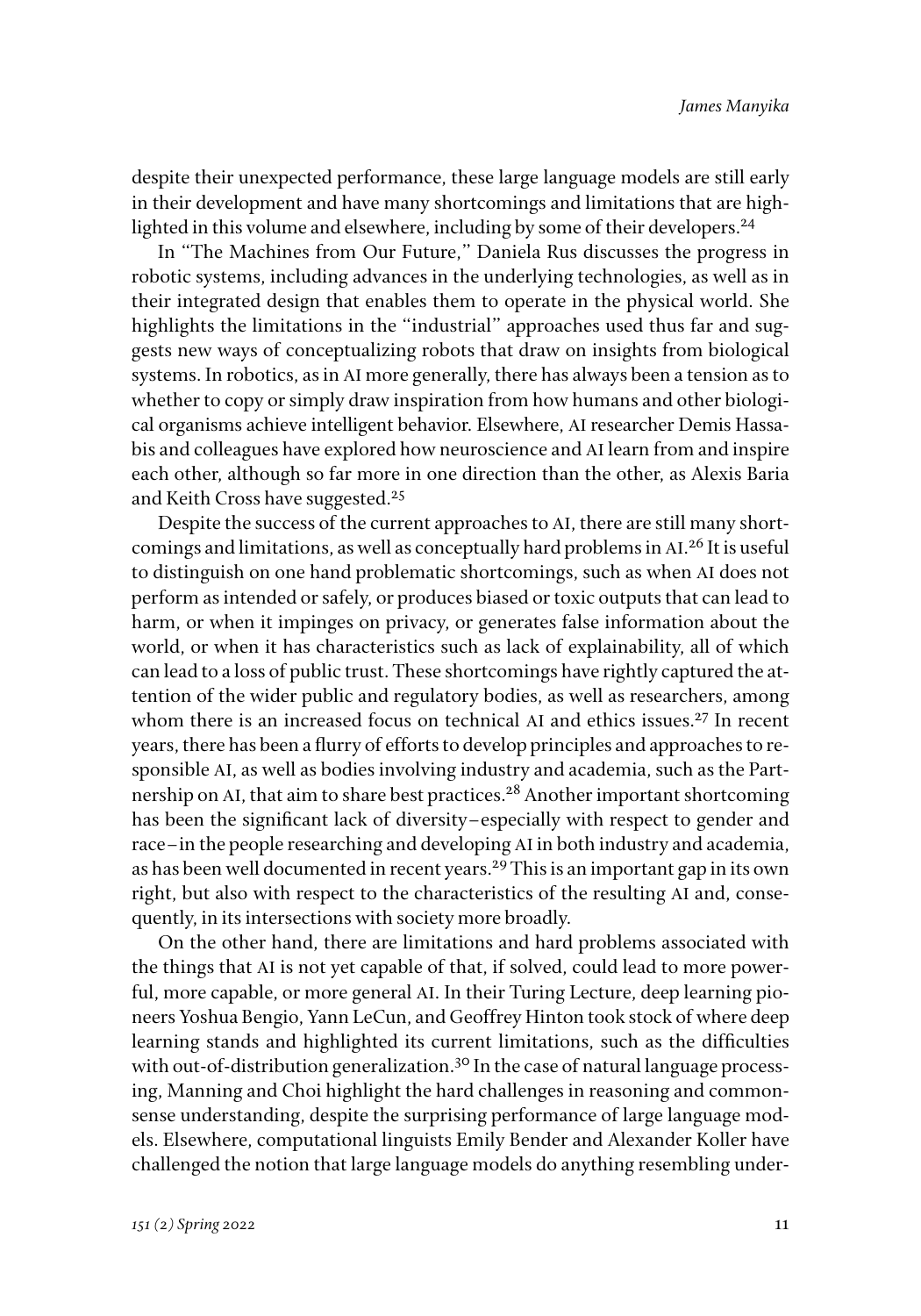standing, learning, or meaning.31 In "Multi-Agent Systems: Technical & Ethical Challenges of Functioning in a Mixed Group," Kobi Gal and Barbara Grosz discuss the hard problems in multi-agent systems, highlighting the conceptual difficulties–such as how to reason about other agents, their belief systems, and intentionality–as well as ethical challenges in both cooperative and competitive settings, especially when the agents include both humans and machines. Elsewhere, Allan Dafoe and others provide a useful overview of the open problems in cooperative AI. 32 Indeed, there is a growing sense among many that we do not have adequate theories for the sociotechnical embedding of AI systems, especially as they become more capable and the scope of societal use expands.

And although AI and its related techniques are proving to be powerful tools for research in science, as examples in this volume and elsewhere illustrate–including recent examples in which embedded AI capabilities not only help evaluate results but also steer experiments by going beyond heuristics-based experimental design and become what some have termed "self-driving laboratories"33–getting AI to understand science and mathematics and to theorize and develop novel concepts remain grand challenges for AI. 34 Indeed the possibility that more powerful AI could lead to new discoveries in science, as well as enable game-changing progress in some of humanity's greatest challenges and opportunities, has long been a key motivation for many at the frontier of AI research to build more capable systems.

Beyond the particulars of each subfield of AI, the list of more general hard problems that continue to limit the possibility of more capable AI includes one-shot learning, cross-domain generalizations, causal reasoning, grounding, complexities of timescales and memory, and meta-cognition.35 Consideration of these and other hard problems that could lead to more capable systems raises the question of whether current approaches–mostly characterized by deep learning, the building of larger and larger and more foundational and multimodal models, and reinforcement learning–are sufficient, or whether entirely different conceptual approaches are needed in addition, such as neuroscience-inspired cognitive agent approaches or semantic representations or reasoning based on logic and probability theory, to name a few. On whether and what kind of additional approaches might be needed, the AI community is divided, but many believe the current approaches<sup>36</sup> along with further evolution of compute and learning architectures have yet to reach their limits.<sup>37</sup>

The debate about the sufficiency of the current approaches is closely associated with the question of whether artificial general intelligence can be achieved, and if so, how and when. *Artificial general intelligence* (AGI) is defined in distinction to what is sometimes called *narrow AI*: that is, AI developed and fine-tuned for specific tasks and goals, such as playing chess. The development of AGI, on the other hand, aims for more powerful AI – at least as powerful as humans – that is generally applicable to any problem or situation and, in some conceptions, includes the capacity to evolve and improve itself, as well as set and evolve its own goals and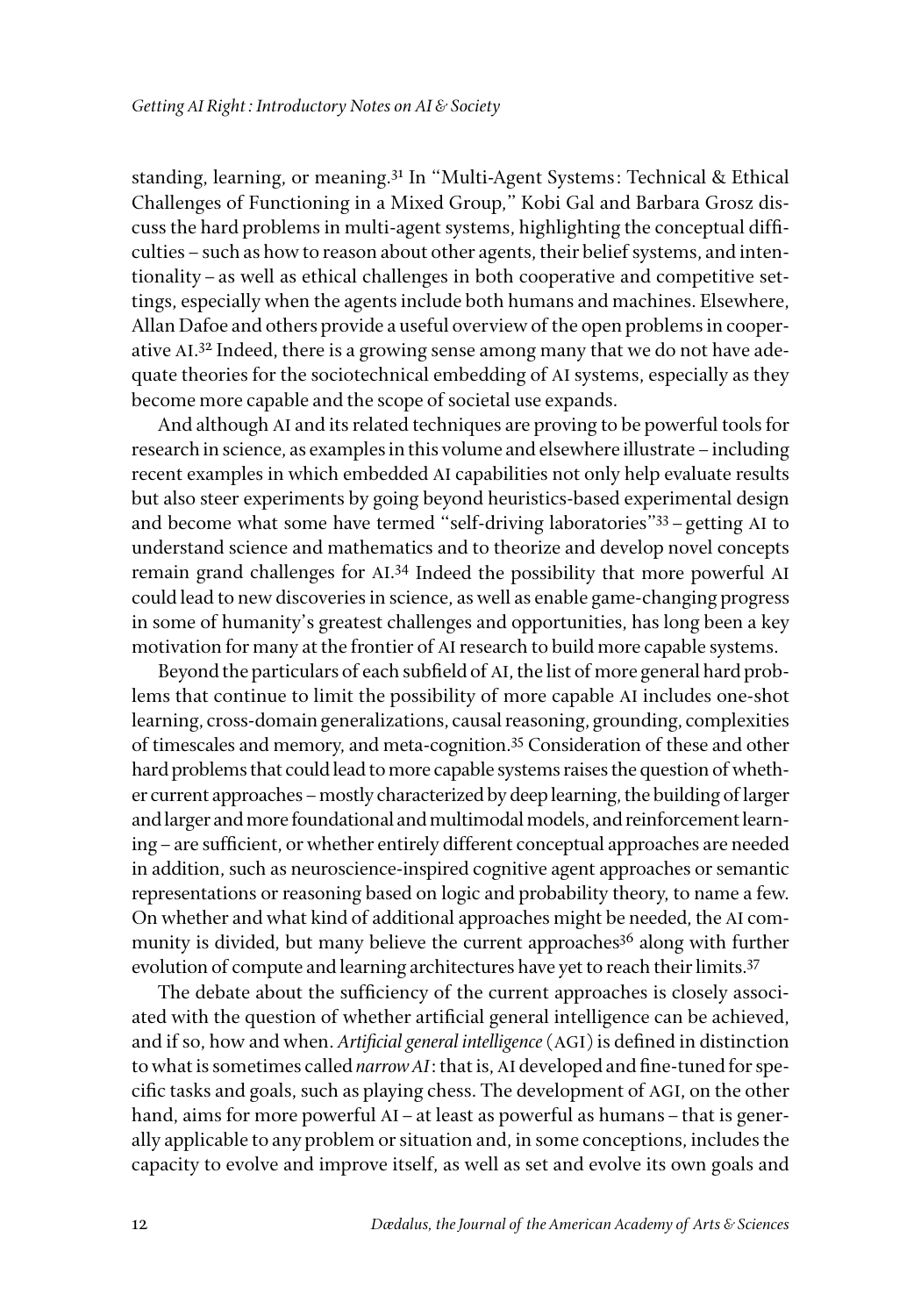preferences. Though the question of whether, how, and when AGI will be achieved is a matter for debate, most agree that its achievement would have profound implications–beneficial and worrisome–for humanity, as is often depicted in popular books38 and films such as *2001: A Space Odyssey* through *Terminator* and *The Matrix* to *Ex Machina* and *Her*. Whether it is imminent or not, there is growing agreement among many at the frontier of AI research that we should prepare for the possibility of powerful AGI with respect to safety and control, alignment and compatibility with humans, its governance and use, and the possibility that multiple varieties of AGI could emerge, and that we should factor these considerations into how we approach the development of AGI.

Most of the investment, research and development, and commercial activity in AI today is of the narrow AI variety and in its numerous forms: what Nigel Shadbolt terms the *speciation* of AI. This is hardly surprising given the scope for useful and commercial applications and the potential for economic gains in multiple sectors of the economy.<sup>39</sup> However, a few organizations have made the development of AGI their primary goal. Among the most well-known of these are DeepMind and OpenAI, each of which has demonstrated results of increasing generality, though still a long way from AGI.

## **What opportunities and challenges does AI pose for society?**

Perhaps the most widely discussed societal impact of AI and automation is on jobs and the future of work. This is not new. In 1964, in the wake of the era's excitement about AI and automation, and concerns about their impact on jobs, President Lyndon Johnson empaneled a National Commission on Technology, Automation, and Economic Progress.40 Among the commission's conclusions was that such technologies were important for economic growth and prosperity and "the basic fact that technology destroys jobs, but not work." Most recent studies of this effect, including those I have been involved in, have reached similar conclusions and that over time, more jobs are gained than are lost. These studies highlight that it is the sectoral and occupational transitions, the skill and wage effects–not the existence of jobs broadly – that will present the greatest challenges.<sup>41</sup> In their essay "Automation, AI & Work," Laura Tyson and John Zysman discuss these implications for work and workers. Michael Spence goes further, in "Automation, Augmentation, Value Creation & the Distribution of Income & Wealth," to discuss the distributional issues with respect to income and wealth within and between countries, as well as the societal opportunities that are created, especially in developing countries. In "The Turing Trap: The Promise & Peril of Human-Like Artificial Intelligence," Erik Brynjolfsson discusses how the use of human benchmarks in the development of AI runs the risk of AI that substitutes for, rather than complements, human labor. He concludes that the direction AI's development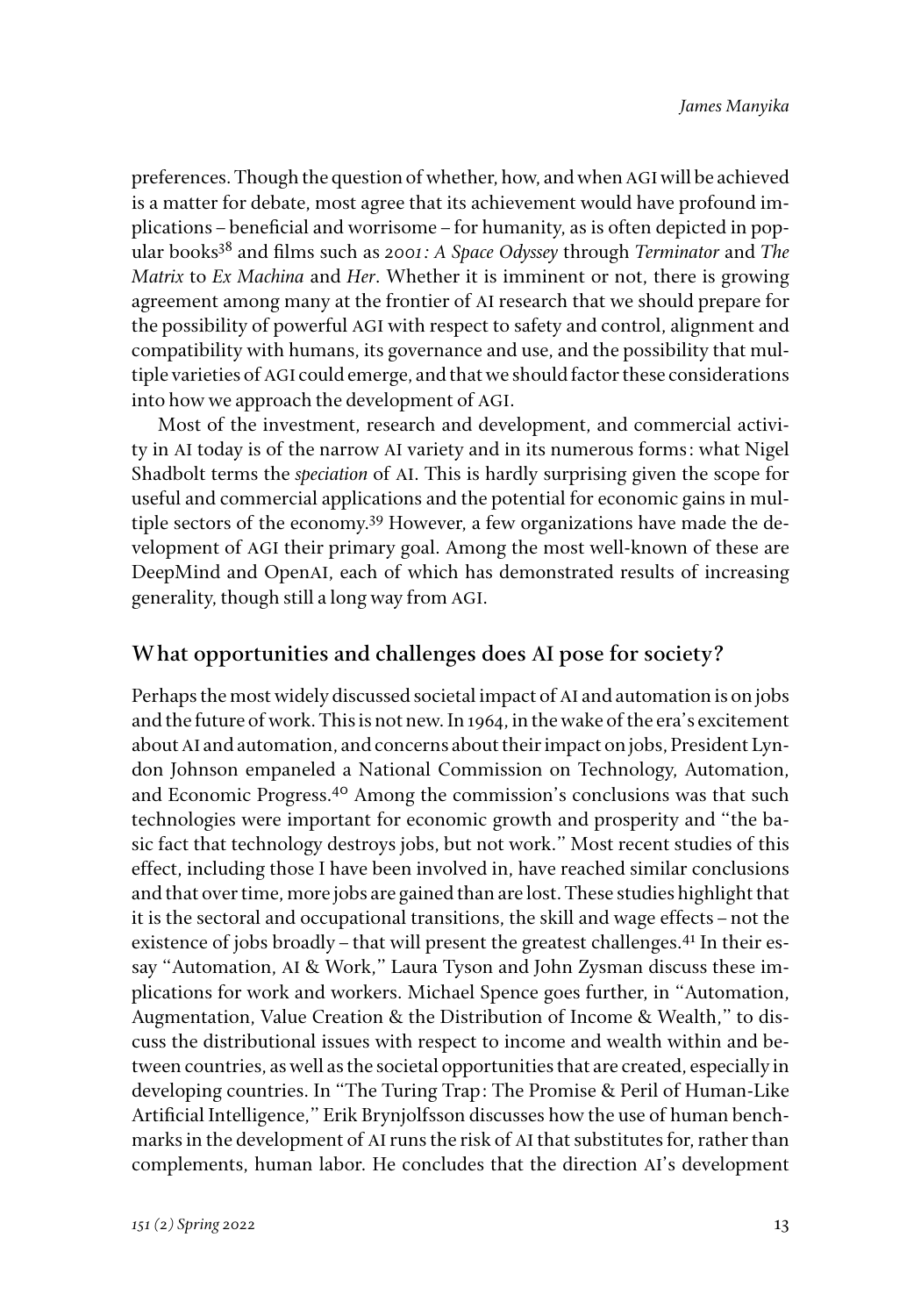will take in this regard, and resulting outcomes for work, will depend on the incentives for researchers, companies, and governments.42

Still, a concern remains that the conclusion that more jobs will be created than lost draws too much from patterns of the past and does not look far enough into the future and at what AI will be capable of. The arguments for why AI could break from past patterns of technology-driven change include: first, that unlike in the past, technological change is happening faster and labor markets (including workers) and societal systems' ability to adapt are slow and mismatched; and second, that, until now, automation has mostly mechanized physical and routine tasks, but that going forward, AI will be taking on more cognitive and nonroutine tasks, creative tasks, tasks based on tacit knowledge, and, if early examples are any indication, even socioempathic tasks are not out of the question.43 In other words, "There are now in the world machines that think, that learn and that create. Moreover, their ability to do these things is going to increase rapidly until–in a visible future–the range of problems they can handle will be coextensive with the range to which the human mind has been applied." This was Herbert Simon and Allen Newell in 1957.44

Acknowledging that this time could be different usually elicits two responses: First, that new labor markets will emerge in which people will value things done by other humans for their own sake, even when machines may be capable of doing these things as well as or even better than humans. The other response is that AI will create so much wealth and material abundance, all without the need for human labor, and the scale of abundance will be sufficient to provide for everyone's needs. And when that happens, humanity will face the challenge that Keynes once framed: "For the first time since his creation man will be faced with his real, his permanent problem–how to use his freedom from pressing economic cares, how to occupy the leisure, which science and compound interest will have won for him, to live wisely and agreeably and well."45 However, most researchers believe that we are not close to a future in which the majority of humanity will face Keynes's challenge, and that until then, there are other AI- and automation-related effects that must be addressed in the labor markets now and in the near future, such as inequality and other wage effects, education, skilling, and how humans work alongside increasingly capable machines–issues that Laura Tyson and John Zysman, Michael Spence, and Erik Brynjolfsson discuss in this volume.

Jobs are not the only aspect of the economy impacted by AI. Russell provides a directional estimate of the potentially huge economic bounty from artificial general intelligence, once fully realized: a global GDP of \$750 trillion, or ten times today's global GDP. But even before we get to fully realized general-purpose AI, the commercial opportunities for companies and, for countries, the potential productivity gains and economic growth as well as economic competitiveness from narrow AI and its related technologies are more than sufficient to ensure intense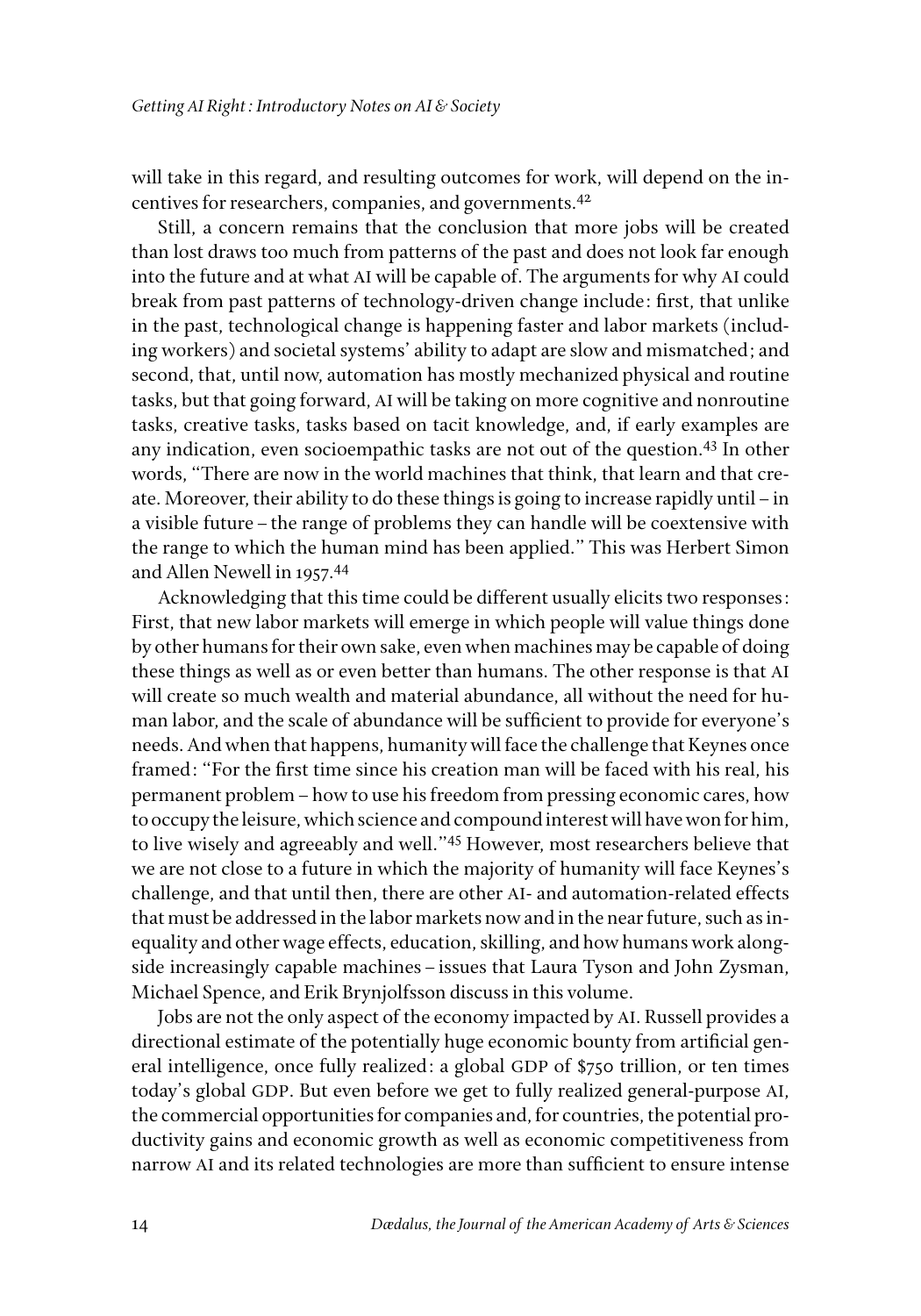pursuit and competition by companies and countries in the development, deployment, and use of AI. At the national level, while many believe the United States is ahead, it is generally acknowledged that China is fast becoming a major player in AI, as evidenced by its growth in AI research, infrastructure, and ecosystems, as highlighted in several reports.<sup>46</sup> Such competition will likely have market structure effects for companies and countries, given the characteristics of such technologies as discussed by Eric Schmidt, Spence, and others elsewhere.47 Moreover, the competitive dynamics may get in the way of responsible approaches to AI and issues requiring collective action (such as safety) between competitors, whether they are companies or countries, as Amanda Askell, Miles Brundage, and Gillian Hadfield have highlighted.<sup>48</sup>

Nations have reasons beyond the economic to want to lead in AI. The role of AI in national security – in surveillance, signals intelligence, cyber operations, defense systems, battle-space superiority, autonomous weapons, even disinformation and other forms of sociopolitical warfare–is increasingly clear. In "AI, Great Power Competition & National Security," Eric Schmidt, who cochaired the U.S. National Security Commission on Artificial Intelligence, paints a stark picture of current and future risks that AI technologies pose to international security and stability. Schmidt calls for the exploration of shared limits and treaties on AI, even among rivals. Short of that, he points to confidence-building measures to limit risks and increase trust.49 At the same time, Russell and Shadbolt, respectively, spotlight concerns regarding autonomous weapons and weaponized AI.

In "The Moral Dimension of AI-Assisted Decision-Making: Some Practical Perspectives from the Front Lines," former Secretary of Defense Ash Carter identifies lessons for AI drawn from other national security-related technologies, such as nuclear weapons, while focusing on the ethics of automated decision-making. However, there are important differences between AI and nuclear technologies: for example, AI's development has been led by a private sector in pursuit of global opportunities. And, as Schmidt points out, AI technologies in their development and use have network effects and tend to consolidate around those who lead in their development, whether they are companies or countries. This pits commercial and economic interests for companies and countries on one hand, and the national security interests of countries on the other.50 Not fully explored in this volume are the implications for companies (as well as other types of organizations) and countries not at the forefront of AI's development but that could benefit from its use. This is of particular significance given that many have highlighted the potential for AI and its related technologies to contribute, along with other social and developmental efforts, to tackling many current and future global and societal challenges.<sup>51</sup> The COVID-19 pandemic has given us a live example of the human cost when countries at the forefront of a globally valuable discovery, such as a vaccine, do not or are slow to share it with poorer parts of the world.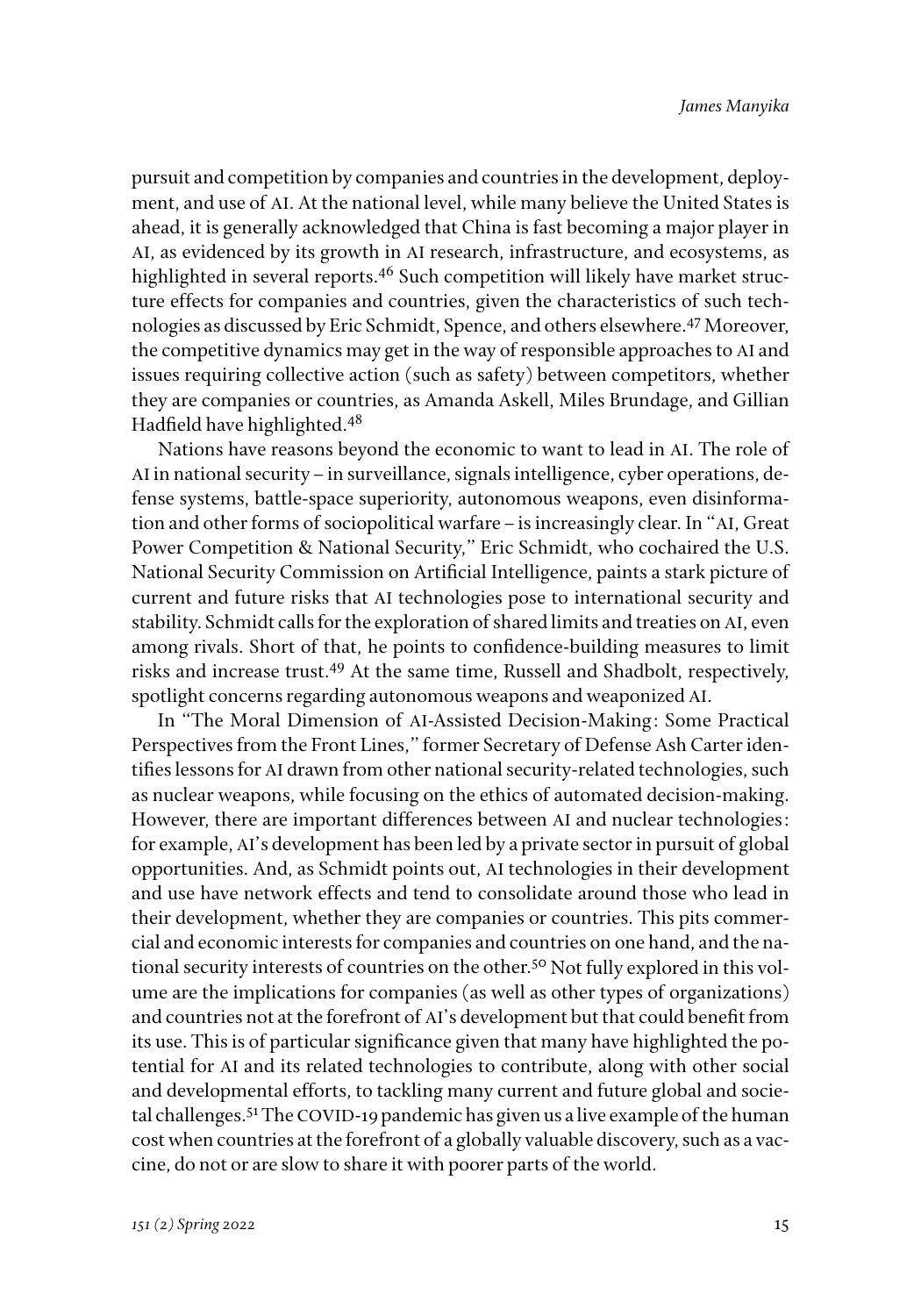As the use of AI has grown to encompass not only consumer applications and services, but also those in health care, financial services, public services, and commerce generally, it has in many instances improved effectiveness and decision quality and enabled much-needed cost and performance optimization. At the same time, in some cases, the use of algorithms has led to issues of bias and fairness, often the result of bias in the training data and the societal systems through which such data are collected.<sup>52</sup> Sonia Katyal uses examples from facial recognition, policing, and sentencing to argue in "Democracy & Distrust in an Era of Artificial Intelligence" that, when there is an absence of representation and participation, AI-powered systems carry the same risks and potential for distrust as political systems. In "Distrust of Artificial Intelligence: Sources & Responses from Computer Science & Law," Cynthia Dwork and Martha Minow highlight the absence of ground truth and what happens when utility for users and commercial interests are at odds with considerations of privacy and the risks of societal harms.53 In light of these concerns, as well as the beneficial possibilities of AI, Mariano-Florentino Cuéllar, a former California Supreme Court Justice, and Aziz Huq frame how we might achieve the title of their essay: artificially intelligent regulation.

It is easy to see how governments and organizations in their desire to observe, analyze, and optimize everything would be tempted to use AI to create increasingly powerful "seeing rooms." In "Socializing Data," Diane Coyle discusses the history and perils of seeing rooms, even when well intentioned, and the problems that arise when markets are the primary mechanism for how AI uses social data. For governments, the opportunity to use AI to improve the delivery and effectiveness of public services is also hard to ignore. In her essay "Rethinking AI for Good Governance," Helen Margetts asks what a public sector AI would look like. She draws on public sector examples from different countries to highlight key challenges, notably those related to issues like resource allocation, that are more "normatively loaded" in the public sector than they are for firms. She concludes by exploring how and in which areas governments can make the most ambitious and societally beneficial use of AI.

### **How much about AI is really about us?**

At the end of her essay, Katyal quotes J. David Bolter from his 1984 *Dædalus* essay: "I think artificial intelligence will grow in importance as a way of looking at the human mind, regardless of the success of the programs themselves in imitating various aspects of human thought." Taking this suggestion, one can ask various kinds of questions about us using the mirror AI provides, especially as it becomes more capable: What does it mean to be intelligent, creative, or, more generally, cognitively human when many of the ways we have defined these characteristics of ourselves increasingly can be imitated or even, in the future, done better or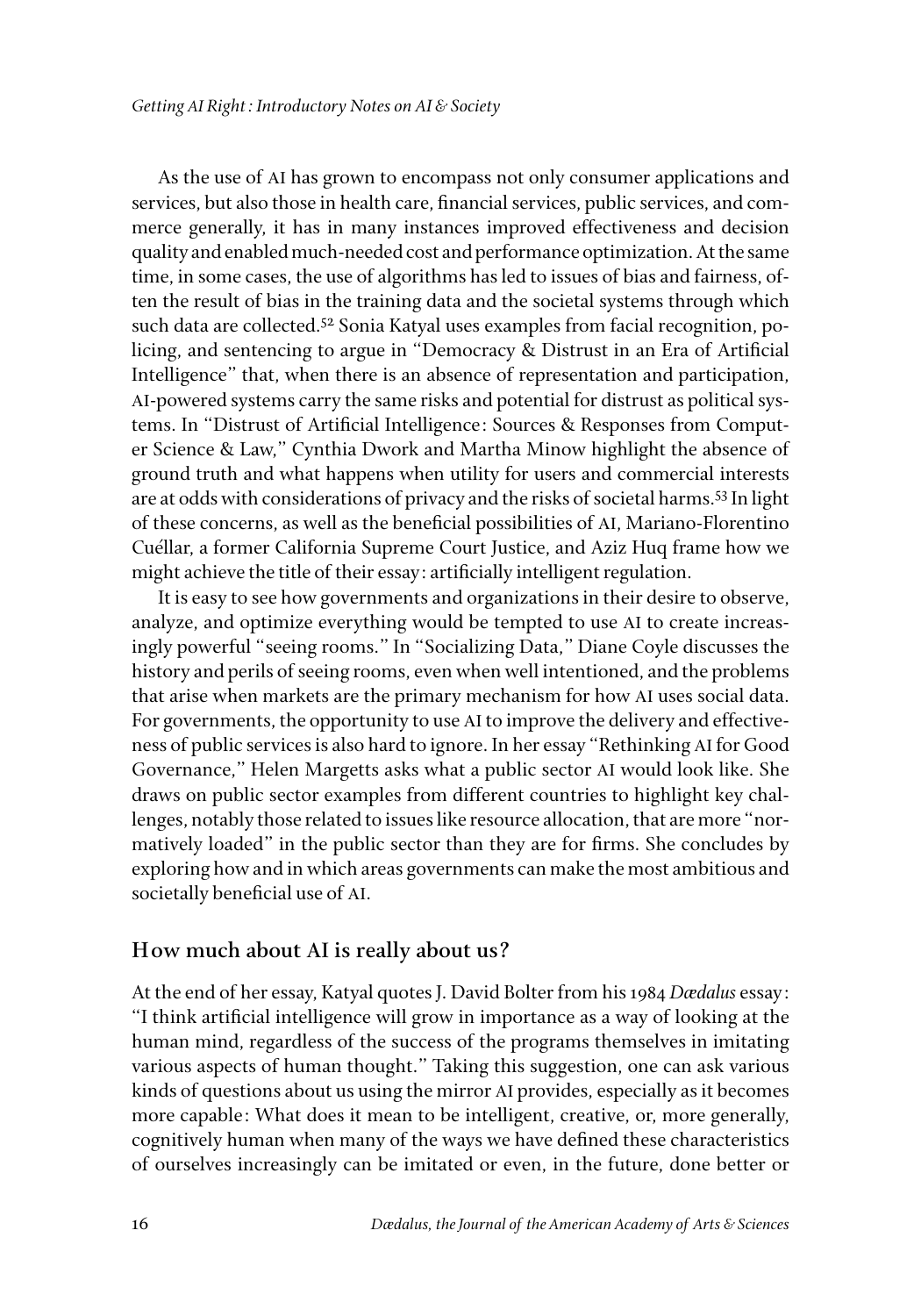better done by machines? How much of being human needs the mystery of not knowing how it works, or relies on our inability to mimic it or replicate it artificially? What happens when this changes? To what extent do our human ability– bounded conceptions of *X* (where *X* could be intelligence, creativity, empathy, relations, and so on) limit the possibility of other forms of *X* that may complement or serve humanity better? To what extent must we reexamine our socioeconomic systems and institutions, our social infrastructure, what lies at the heart of our social policies, at our notions of justice, representation, and inclusion, and face up to what they really are (and have been) and what they will need to be in the age of AI?

Their shortcomings notwithstanding, the emergence of large language models and their ability to generate human-like outputs provides a "laboratory" of sorts, as Tobias Rees calls it, to explore questions about us in an era of increasingly capable machines. We may have finally arrived at what Dennett suggests at the end of his 1988 essay, that "AI has not yet solved any of our ancient riddles . . . but it has provided us with new ways of disciplining and extending philosophical imagination that we have only just begun to exploit."54 Murati explores how humans could relate to and work alongside machines when machines can generate outputs approaching human-like creativity. She illustrates this with examples generated by GPT-3, OpenAI's large language model. The possibilities she describes echo what Scott suggests: that we humans may have to rethink our relation to work and other creative activities.

Blaise Agüera y Arcas explores the titular question of his essay "Do Large Language Models Understand Us?" through a series of provocations interspersed with outputs from LaMDA, Google's large language model. He asks whether we are gatekeeping or constantly moving the goalposts when it comes to notions such as intelligence or understanding, even consciousness, in order to retain these for ourselves. Pamela McCorduck, in her still-relevant history of the field, *Machines Who Think*, first published in 1979, put it thus: "It's part of the history of the field of artificial intelligence that every time somebody figured out how to make a computer do something–play good checkers, solve simple but relatively informal problems–there was a chorus of critics to say, 'that's not thinking.'"55 As to what machines are actually doing or not actually doing when they appear to be thinking, one could ask whether whatever they are doing is different from what humans do in any way other than how it is being done. In "Non-Human Words: On GPT-3 as a Philosophical Laboratory," while engaging in current debates about the nature of these models, Rees also discusses how conceptions of the human have been intertwined with language in different historical eras and considers the possibility of a new era in which language is separated from humans.

In "Signs Taken for Wonders: AI, Art & the Matter of Race," Michele Elam illustrates how, throughout history, socially transformative technologies have played a formalizing and codifying role in our conceptions of what constitutes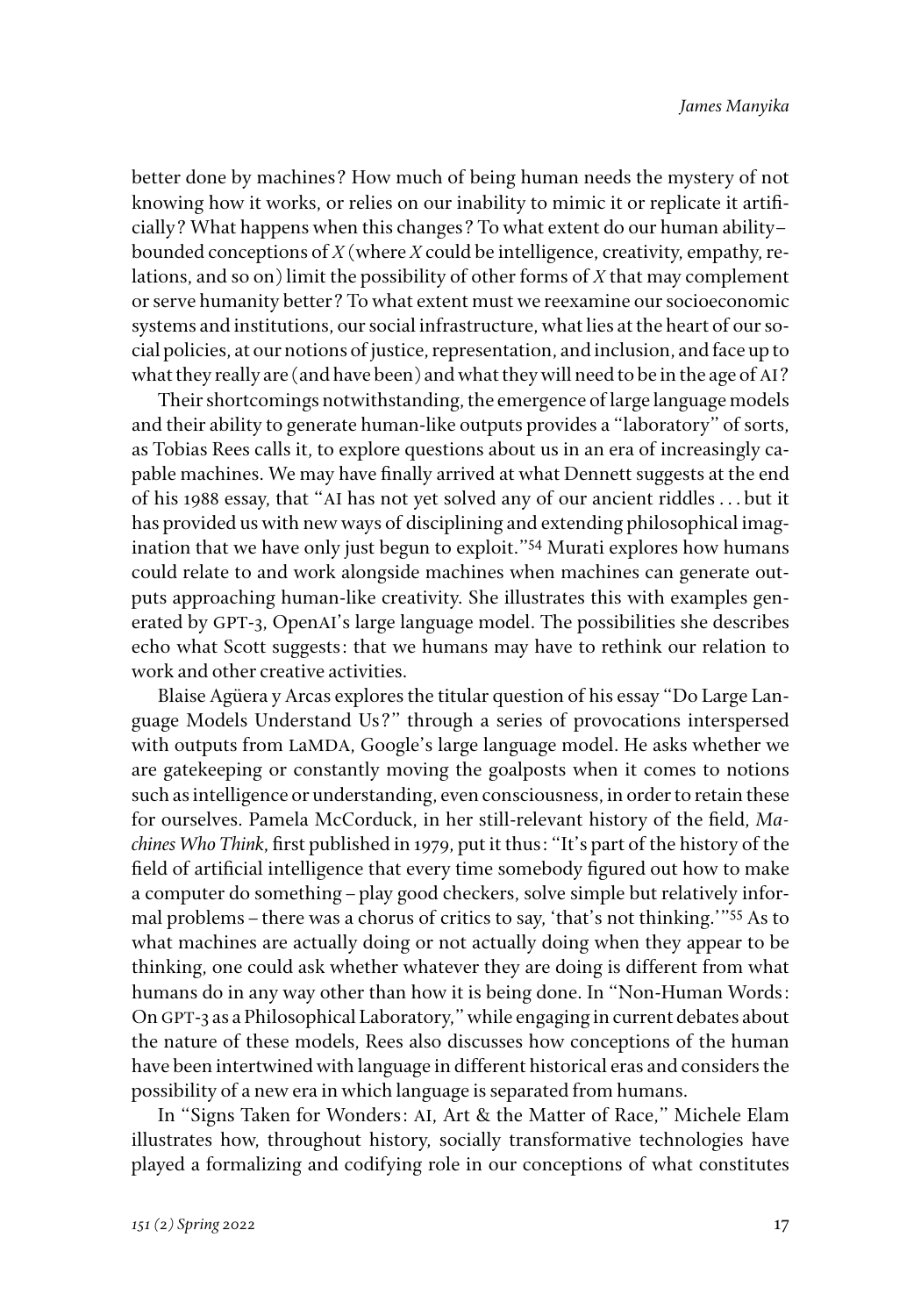humanity and who the "us" is. In how they are developed, used, and monetized, and by whom, she argues that technologies like AI have the effect of universalizing particular conceptions of what it is to be human and to progress, often at the exclusion of other ways of being human and of progressing and knowing, especially those associated with Black, Latinx, and Indigenous communities and with feminist, queer, disability, and decolonial perspectives; further highlighting the need for diversity among those involved in AI's development. Elsewhere, Timnit Gebru has clearly illustrated how, like other technologies with the potential to benefit society, AI can also worsen systematic discrimination of already marginalized groups.56 In another example of AI as formalizer to ill-effect, Blaise Agüera y Arcas, Margaret Mitchell, and Alexander Todorov examine the use of machine learning to correlate physical characteristics with nonphysical traits, not unlike nineteenth- and twentieth-century physiognomy, and point out the harmful circular logic of essentialism that can result when AI is used as a detector of traits.57

Progress in AI not only raises the stakes on ethical issues associated with its application, it also helps bring to light issues already extant in society. Many have shown how algorithms and automated decision-making can not only perpetuate but also formalize and amplify existing societal inequalities, as well as create new inequalities.58 In addition, the challenge to remove bias or code for fairness may also create the opportunity for society to examine in a new light what it means by "fair."59 Here it is worth recalling Dennett being unimpressed by Putnam's indictment of AI, that "AI has utterly failed, over a quarter century, to solve problems that philosophy has utterly failed to solve over two millennia."<sup>60</sup> Furthermore, examining the role of algorithms and automated decision-making and the data needed to inform algorithms may shed light on what actually underlies society's goals and policies in the first place, issues that have begun to receive attention in the literature of algorithms, fairness, and social welfare.<sup>61</sup> In "Toward a Theory" of Justice for Artificial Intelligence," Iason Gabriel, drawing on Rawls's theory of justice, explores the intersection of AI and distributive justice by considering the role that sociotechnical systems play. He examines issues including basic liberties and equality of opportunity to suggest that considerations of distributive justice may now need to grapple with the particularities of AI as a technological system and that could lead to some novel consequences.

And as AI becomes more powerful, a looming question becomes how to align AI with humans with respect to safety and control, goals and preferences, even values. The question of AI and control is as old as the field itself; Turing himself raised it, as Russell reminds us. Some researchers believe that concerns about these sorts of risks are overblown given the nature of AI, while others believe we are a long way away from existential control risks but that research must begin to consider approaches to the control issue and factor it into how we develop more powerful AI systems.<sup>62</sup> Russell proposes an approach to alignment and human compatibility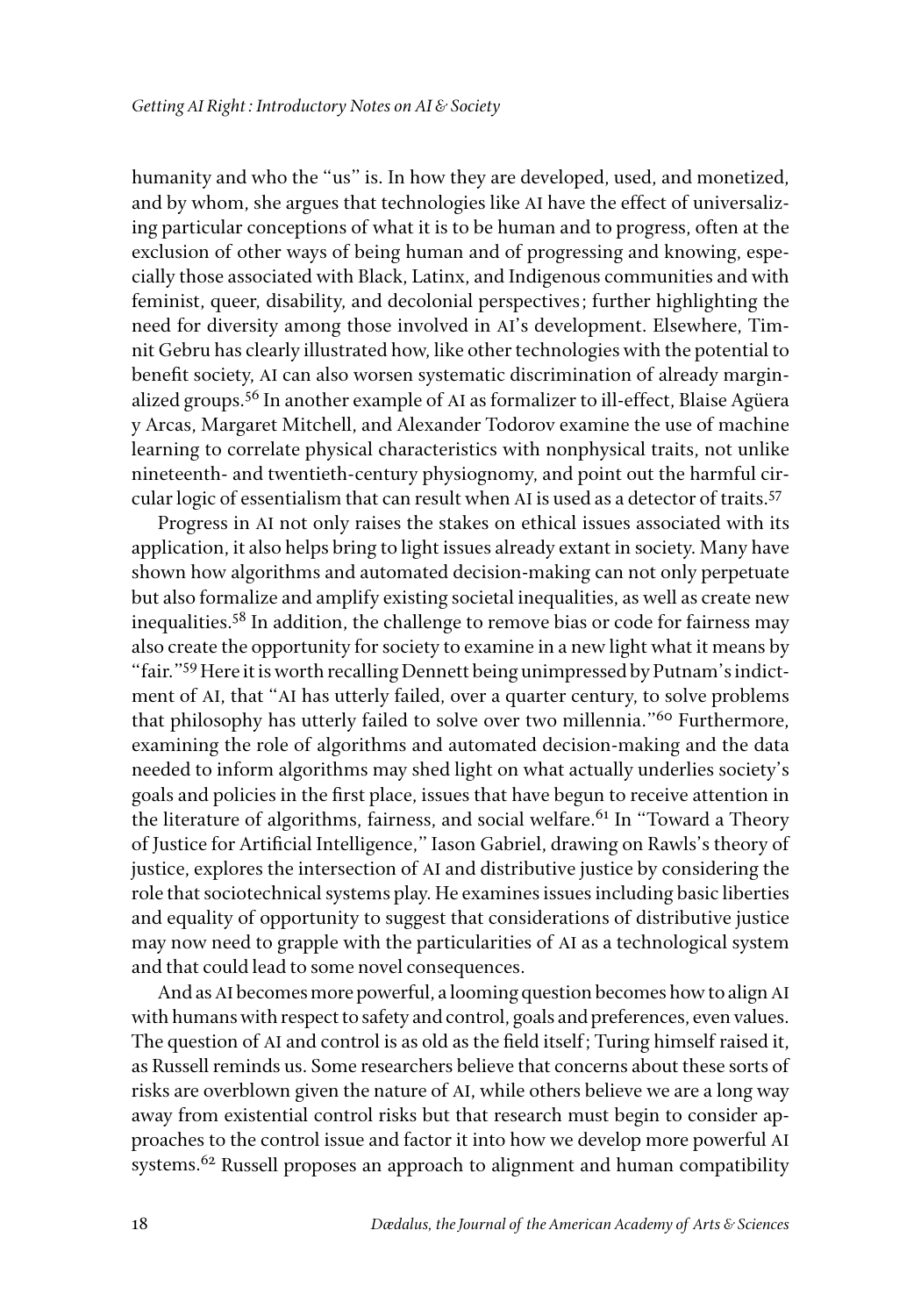that capitalizes on uncertainty in goals and human preferences, and makes use of inverse reinforcement learning as a way for machines to learn human preferences. Elsewhere, Gabriel has discussed the range of possibilities as to what we mean by alignment with AI, with each possibility presenting its own complexities.<sup>63</sup> But in Gabriel, as in Russell, there are considerable normative challenges involved, along with complications due to the plasticity of human preferences.

In "Artificial Intelligence, Humanistic Ethics," John Tasioulas argues that designing AI that aligns with human preferences is one thing, but it does not obviate the need to determine what those human preferences should be in the first place. He challenges the tendency to default to preference utilitarianism and its maximization by AI developers, as well as by economic and governmental actors (who often use wealth maximization and GDP as proxies), which leads to market mechanisms dominating solutions at the expense of nonmarket values and mechanisms, echoing some of Coyle's concerns. Here again it seems that the mirror provided by more capable AI highlights, and with higher stakes, the unfinished (perhaps never to be finished) business of humanistic ethics, not unlike how AI may be pushing us to clarify fairness and serving notice that trolley problems are no longer just the stuff of thought experiments, since we are building autonomous systems that may have to make such choices.

Throughout the history of AI, we have asked: how good is it now? This question has been asked about every application from playing chess or Go, to knowing things, performing surgery, driving a car, writing a novel, creating art, independently making mathematical conjectures or scientific discoveries, or simply having a good bedside manner. In asking the question, it may be useful also to ask: compared to what? With an eye toward implications for society, one might compare AI with the humans best at the respective activity. There remain plenty of activities in which the "best" humans perform better than AI–as they likely will for the foreseeable future–and society is well served by these humans performing these activities. One might also compare with other samplings of humanity, such as the average person employed in or permitted to conduct that activity, or a randomly selected human. And here, as AI becomes more capable, is where the societal implications get more complicated. For example, do we raise permission standards for humans performing safety-critical activities to keep up with machine capabilities? Similarly, what determines when AI is good enough? A third comparison might be with respect to how co-extensive the range of AI capabilities become with those of humans–what Simon and Newell, as mentioned earlier, thought would eventually come to pass. How good AI systems become in this respect would likely herald the beginning of a new era for us and for society of the sort discussed previously. But perhaps the most important comparison is with respect to what we choose to use AI for and what we need AI to be capable of in order to benefit society. It would seem that in any such comparisons, along with how we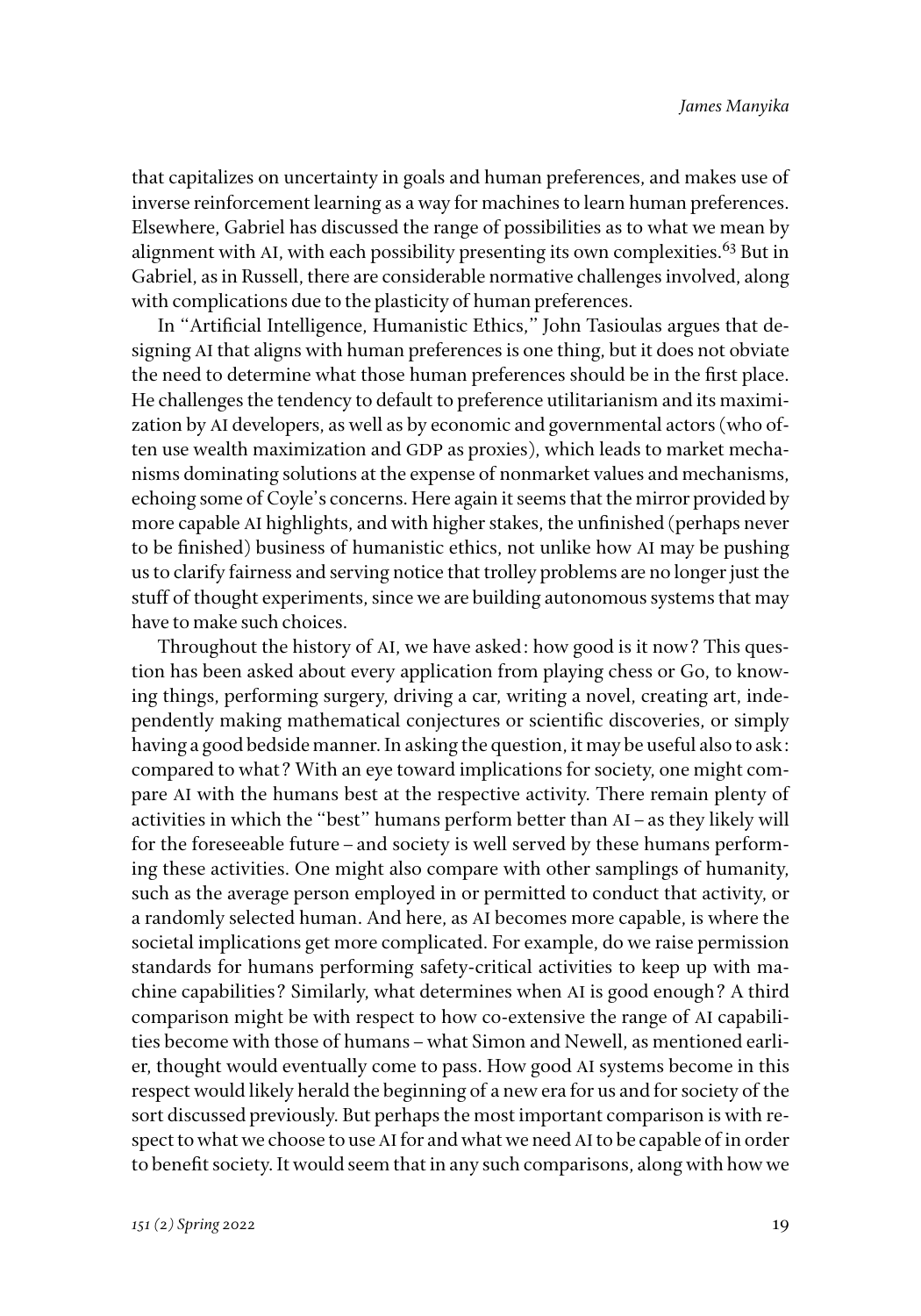design, develop, and deploy AI, the societal implications are not foregone conclusions, but choices that are up to us.

I s all this worth it? If not, a logical response might be to stop everything, stop further development and deployment of AI, put the curses back in Pandora's box. This hardly seems realistic, given the huge economic and strategic stakes and the intense competition that has been unleashed between countries and between companies, not to mention the usefulness of AI to its users and the tantalizing beneficial possibilities, some already here, for society. My response to the question is a conditional yes.

At an AI conference a few years ago, I participated on a panel to which the host, Stuart Russell, posed a thought experiment. I forget the exact formulation, or even how I responded, but I have come to express it as follows:

It's the year 2050, AI has turned out to be hugely beneficial to society and generally acknowledged as such. What happened?

This thought experiment aims to elicit the most worthwhile possibilities we achieved, the most beneficial opportunities we realized, the hard problems we solved, the risks we averted, the unintended consequences, misuses, and abuses we avoided, and the downsides we mitigated all in order to achieve the positive outcome in a not-too-distant future. In other words, it is a way of asking what we need to get right if AI is to be a net benefit to society.

The essays in this volume of *Dædalus* highlight many of the things we must get right. Drawing from these and other discussions, and a growing literature, <sup>64</sup> one can compile a long working list<sup>65</sup> whose items can be grouped as follows: The first group is related to the challenges of building AI powerful and capable enough to achieve the exciting beneficial possibilities for humanity, but also safe and without causing or worsening individual or group harms, and able to earn public trust, especially where societal stakes are high. A second set of challenges concerns focusing AI's development and use where it can make the greatest contributions to humanity–such as in health and the life sciences, climate change, overall wellbeing, and in the foundational sciences and in scientific discoveries–and to deliver net positive socioeconomic outcomes for all people. The *all* is all-important, given the likelihood that without purposeful attention to it, the characteristics of the resulting AI and its benefits could accrue to a few individuals, organizations, and countries, likely those leading in its development and use. The third group of challenges centers on the responsible development, deployment, use, and governance of AI. This is especially critical given the huge economic and geopolitical stakes and the intense competition for leadership in AI that has been unleashed between companies and between countries as a result. Not prioritizing responsible approaches to AI could lead to harmful and unsafe deployment and uses, out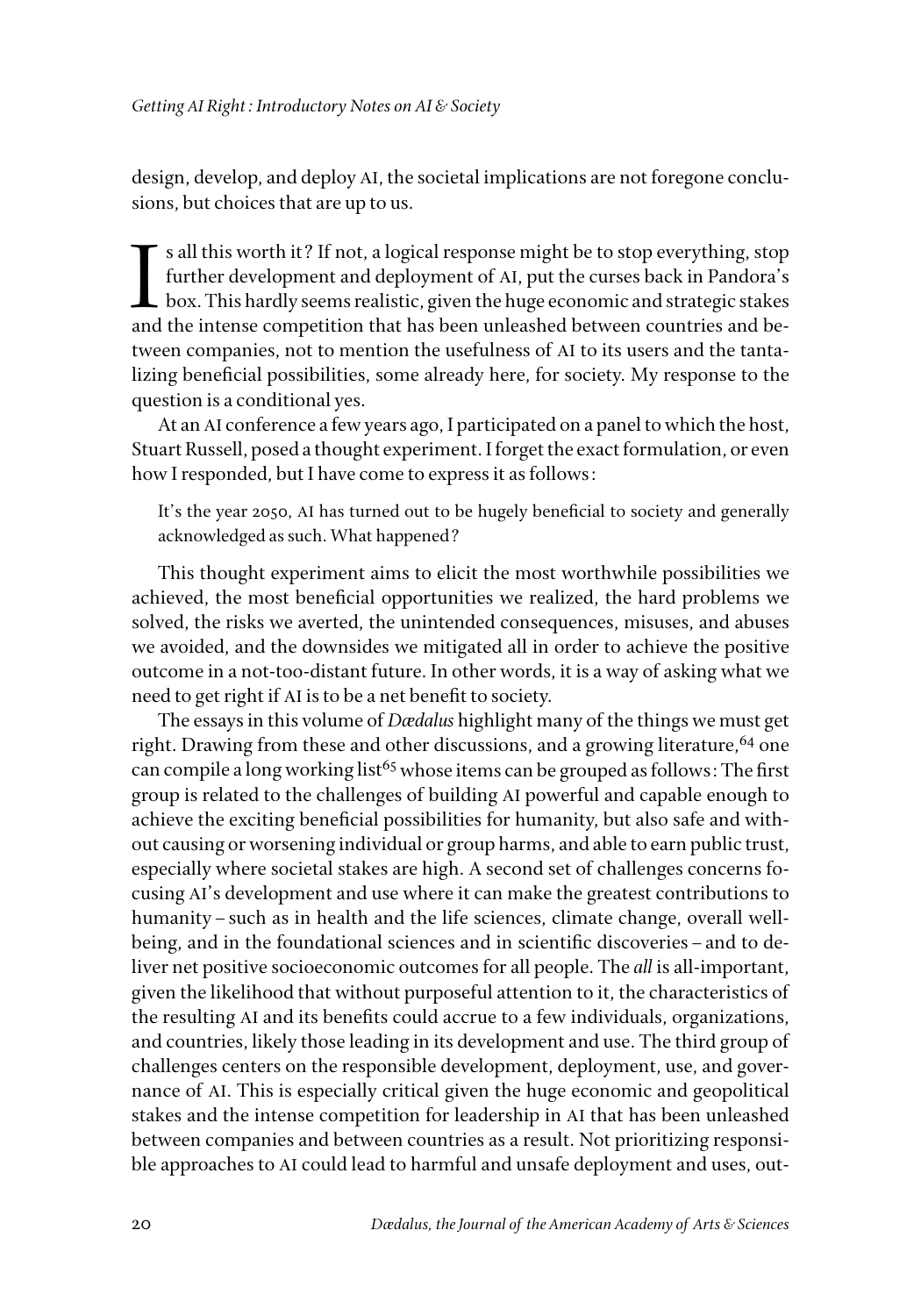right misuses, many more unintended consequences, and destabilizing race conditions among the various competitors. A fourth set of challenges concerns us: how we co-evolve our societal systems and institutions and negotiate the complexities of how to be human in an age of increasingly powerful AI.

Readers of this volume will undoubtedly develop their own perspectives on what we collectively must get right if AI is to be a net positive for humanity. While such lists will necessarily evolve as our uses and societal experience with AI grow and as AI itself becomes more powerful, the work on them must not wait.

Returning to the question, is this worth it? My affirmative answer is conditioned on confronting and getting right these hard issues. At present, it seems that the majority of human ingenuity, effort, and financial and other resources are disproportionately focused on commercial applications and the economic potential of AI, and not enough on the other issues that are also critical for AI to be a net benefit to humanity given the stakes. We can change that.

### author's note

I am grateful to the American Academy for the opportunity to conceive this *Dædalus* volume on AI & Society and to bring together diverse perspectives on AI across a range of topics. On a theme as broad as this, there are without doubt many more topics and views that are missing; for that I take responsibility.

I would like to thank the Fellows of All Souls College, Oxford, where I have been a Visiting Fellow during the editing of this *Dædalus* volume. I would also like to thank my colleagues at the McKinsey Global Institute, the AI Index, and the 100-Year Study of AI at Stanford, as well as my fellow members on the National Academies of Sciences, Engineering, and Medicine Committee on Responsible Computing Research and Its Applications, for our many discussions as well as our work together that informed the shape of this volume. I am grateful for the conversations with the authors in this volume and with others, including Hans-Peter Brondmo, Gillian Hadfield, Demis Hassabis, Mary Kay Henry, Reid Hoffman, Eric Horvitz, Margaret Levi, Eric Salobir, Myron Scholes, Julie Su, Paul Tighe, and Ngaire Woods. I am grateful for valuable comments and suggestions on this introduction from Jack Clark, Erik Brynjolfsson, Blaise Agüera y Arcas, Julian Manyika, Sarah Manyika, Maithra Raghu, and Stuart Russell, but they should not be held responsible for any errors or opinions herein.

This volume could not have come together without the generous collaboration of the Academy's editorial team of Phyllis Bendell, Director of Publications and Managing Editor of *Dædalus*, who brought her experience as guide and editor, and enthusiasm from the very beginning to the completion of this effort, and Heather Struntz and Peter Walton, who were collaborative and expert copyeditors for all the essays in this volume.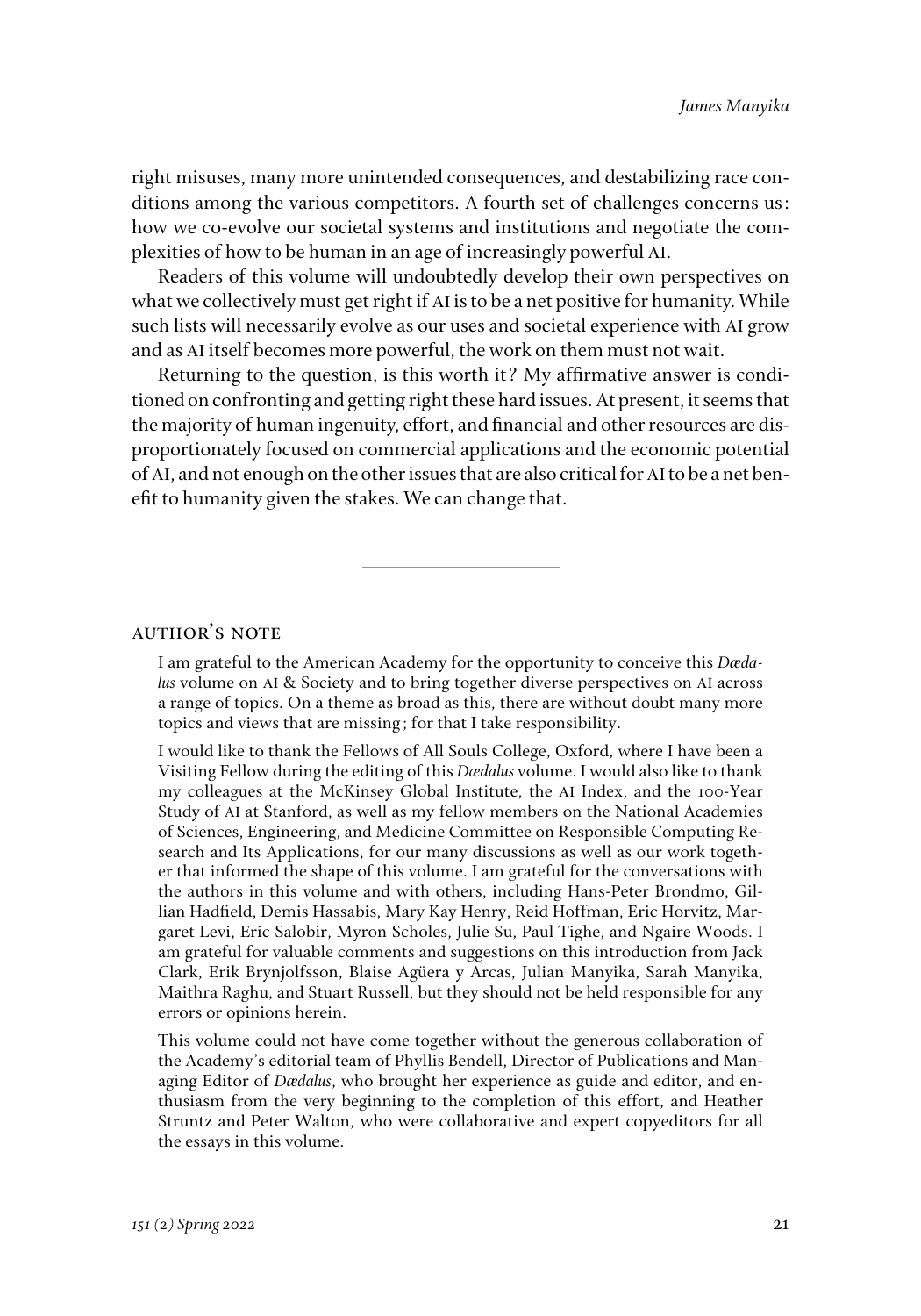#### about the author

**James Manyika**, a Fellow of the American Academy since 2019, is Chairman and Director Emeritus of the McKinsey Global Institute and Senior Partner Emeritus of McKinsey & Company, where he spent twenty-six years. He was appointed by President Obama as Vice Chair of the Global Development Council at the White House (2012–2017), and by two U.S. Commerce Secretaries to the Digital Economy Board and the National Innovation Board. He is a Distinguished Fellow of Stanford's Human-Centered AI Institute, a Distinguished Research Fellow in Ethics & AI at Oxford, and a Research Fellow of DeepMind. He is a Visiting Professor at Oxford University's Blavatnik School of Government. In early 2022, he joined Google as Senior Vice President for Technology and Society.

#### **ENDNOTES**

- $1$  The Turing Test was conceived by Alan Turing in 1950 as a way of testing whether a computer's responses are indistinguishable from those of a human. Though it is often discussed in popular culture as a test for artificial intelligence, many researchers do not consider it a test of artificial intelligence; Turing himself called it "the imitation game." Alan M. Turing, "Computing Machinery and Intelligence," *Mind*, October 1950.
- <sup>2</sup> "The Reith Lectures: Living with Artificial Intelligence," BBC, https://www.bbc.co.uk/ programmes/m001216k.
- <sup>3</sup> Julian Schrittwieser, Ioannis Antonoglou, Thomas Hubert, et al., "MuZero: Mastering Go, Chess, Shogi and Atari without Rules," DeepMind, December 23, 2020; and Christopher Berner, Greg Brockman, Brooke Chan, et al., "Dota 2 with Large Scale Deep Reinforcement Learning," arXiv (2019), https://arxiv.org/abs/1912.06680.
- <sup>4</sup> The Department of Energy's report on AI for science provides an extensive review of both the current state-of-the-art uses of AI in various branches of science as well as the grand challenges for AI in each. See Rick Stevens, Valerie Taylor, Jeff Nichols, et al., *AI for Science: Report on the Department of Energy (DOE) on Artificial Intelligence (AI) for Science* (Oak Ridge, Tenn.: U.S. Department of Energy Office of Scientific and Technical Information, 2020), https://doi.org/ 10.2172/1604756. See also the Royal Society and the Alan Turing Institute, "The AI Revolution in Scientific Research" (London: The Royal Society, 2019).
- <sup>5</sup> See Kathryn Tunyasuvunakool, Jonas Adler, Zachary Wu, et al., "Highly Accurate Protein Structure Prediction for the Human Proteome," *Nature* 596 (7873) (2021); Janet Thornton and colleagues discuss the contributions of AlphaFold to the life sciences, including its use in predicting the structure of some of the proteins associated with SARS-CoV-2, the virus that causes COVID-19. See Janet Thornton, Roman A. Laskowski, and Neera Borkakoti, "AlphaFold Heralds a Data-Driven Revolution in Biology and Medicine," *Nature Medicine* 27 (10) (2021).
- <sup>6</sup> "AI Set to Exceed Human Brain Power," CNN, August 9, 2006, [http://edition.cnn.com/](http://edition.cnn.com/2006/TECH/science/07/24/ai.bostrom/) 2006/TECH[/science/07/24/ai.bostrom/](http://edition.cnn.com/2006/TECH/science/07/24/ai.bostrom/).
- <sup>7</sup> See Julia Angwin, Jeff Larson, Surya Mattu, and Lauren Kirchner, "Machine Bias," Pro-Publica, May 23, 2016, [https://www.propublica.org/article/machine-bias-risk-assessments](https://www.propublica.org/article/machine-bias-risk-assessments-in-criminal-sentencing) [-in-criminal-sentencing](https://www.propublica.org/article/machine-bias-risk-assessments-in-criminal-sentencing); and Joy Buolamwini and Timnit Gebru, "Gender Shades: Intersectional Accuracy Disparities in Commercial Gender Classification," in *Proceedings*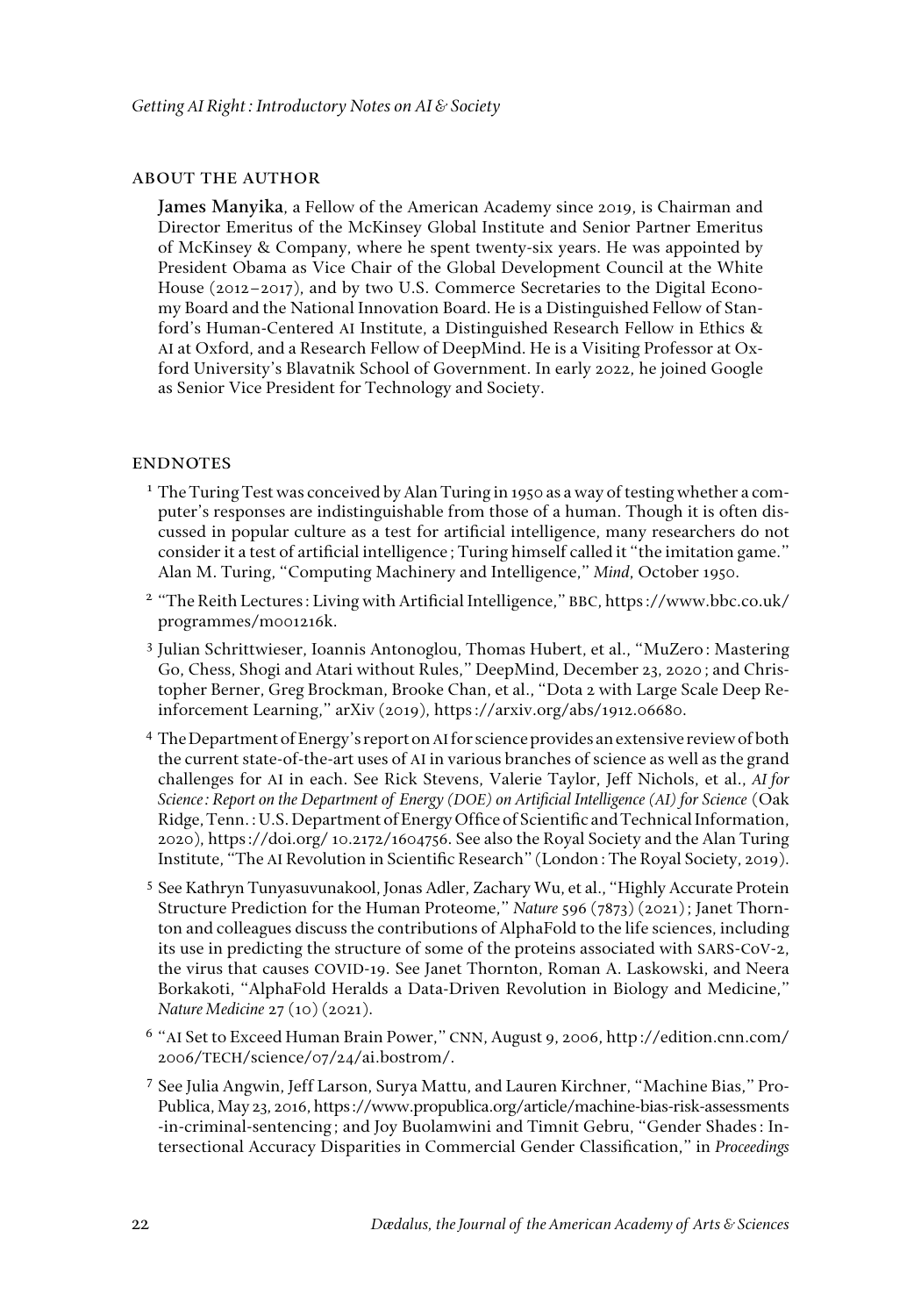*of the 1st Conference on Fairness, Accountability and Transparency* (New York: Association for Computing Machinery, 2018).

- <sup>8</sup> See Hilary Putnam, "Much Ado About Not Very Much," *Dædalus* 117 (1) (Winter 1988): 279, https://www.amacad.org/sites/default/files/daedalus/downloads/Daedalus\_Wi98\_ Artificial-Intelligence.pdf. In the same volume, see also Daniel Dennett's essay "When Philosophers Encounter Artificial Intelligence," in which he provides a robust response to Putman while also making observations about AI and philosophy that, with the benefit of hindsight, remain insightful today, even as the field has progressed.
- <sup>9</sup> Robert K. Appiah, Jean H. Daigle, James M. Manyika, and Themuso Makhurane, "Modelling and Training of Artificial Neural Networks," *African Journal of Science and Technology Series B, Science* 6 (1) (1992).
- <sup>10</sup> Founded by Eric Horvitz, the 100-Year Study of AI that I have been involved in publishes a report every five years; its most recent report takes stock of progress in AI as well as concerns as it is more widely deployed in society. See Michael L. Littman, Ifeoma Ajunwa, Guy Berger, et al., *Gathering Strength, Gathering Storms: The One Hundred Year Study on Artificial Intelligence (AI100) 2021 Study Panel Report* (Stanford, Calif.: Stanford University, 2021). Separately, at the AI Index, we provide an annual view of developments in AI. See Artificial Intelligence Index, Stanford University Human-Centered Artificial Intelligence, https://aiindex.stanford.edu/.
- <sup>11</sup> B. J. Copeland, "Artificial Intelligence," Britannica, [https://www.britannica.com/](https://www.britannica.com/technology/artificial-intelligence) [technology/artificial-intelligence](https://www.britannica.com/technology/artificial-intelligence) (last edited December 14, 2021).
- <sup>12</sup> David Poole, Alan Mackworth, and Randy Goebel, *Computational Intelligence: A Logical Approach* (New York: Oxford University Press, 1998).
- $13$  The goal-orientation in this second type of definition is considered by some also as limiting, hence variations such as Stuart Russell and Peter Norvig's, that focus on perceiving and acting. See Stuart Russell and Peter Norvig, *Artificial Intelligence: A Modern Approach*, 4th ed. (Hoboken, N.J.: Pearson, 2021). See also Shane Legg and Marcus Hutter, "A Collection of Definitions of Intelligence," arXiv (2007), https://arxiv.org/abs/0706.3639.
- <sup>14</sup> See Marvin Minsky, *The Emotion Machine: Commonsense Thinking, Artificial Intelligence, and the Future of the Human Mind* (New York: Simon & Schuster, 2007).
- <sup>15</sup> See Stephen Cave and Kanta Dihal, "Ancient Dreams of Intelligent Machines: 3,000 Years of Robots," *Nature* 559 (7715) (2018).
- <sup>16</sup> Dennett, "When Philosophers Encounter Artificial Intelligence."
- <sup>17</sup> John McCarthy, Marvin L. Minsky, Nathaniel Rochester, and Claude E. Shannon, "A Proposal for the Dartmouth Summer Research Project on Artificial Intelligence," August 31, 1955, http://raysolomonoff.com/dartmouth/boxa/dart564props.pdf.
- <sup>18</sup> Many of the pioneers of the current AI spring and their views are featured in Martin Ford, Architects of Intelligence: The Truth about AI from the People Building It (Birmingham, United Kingdom: Packt Publishing, 2018).
- <sup>19</sup> Yoshua Bengio, Yann Lecun, and Geoffrey Hinton, "Deep Learning for AI," *Communications of the ACM* 64 (7) (2021). Reinforcement learning adds the notion of learning through sequential experiences that involve state transitions and making use of reinforcing rewards. See Richard S. Sutton and Andrew G. Barto, *Reinforcement Learning: An Introduction* (Cambridge, Mass.: MIT Press, 2018).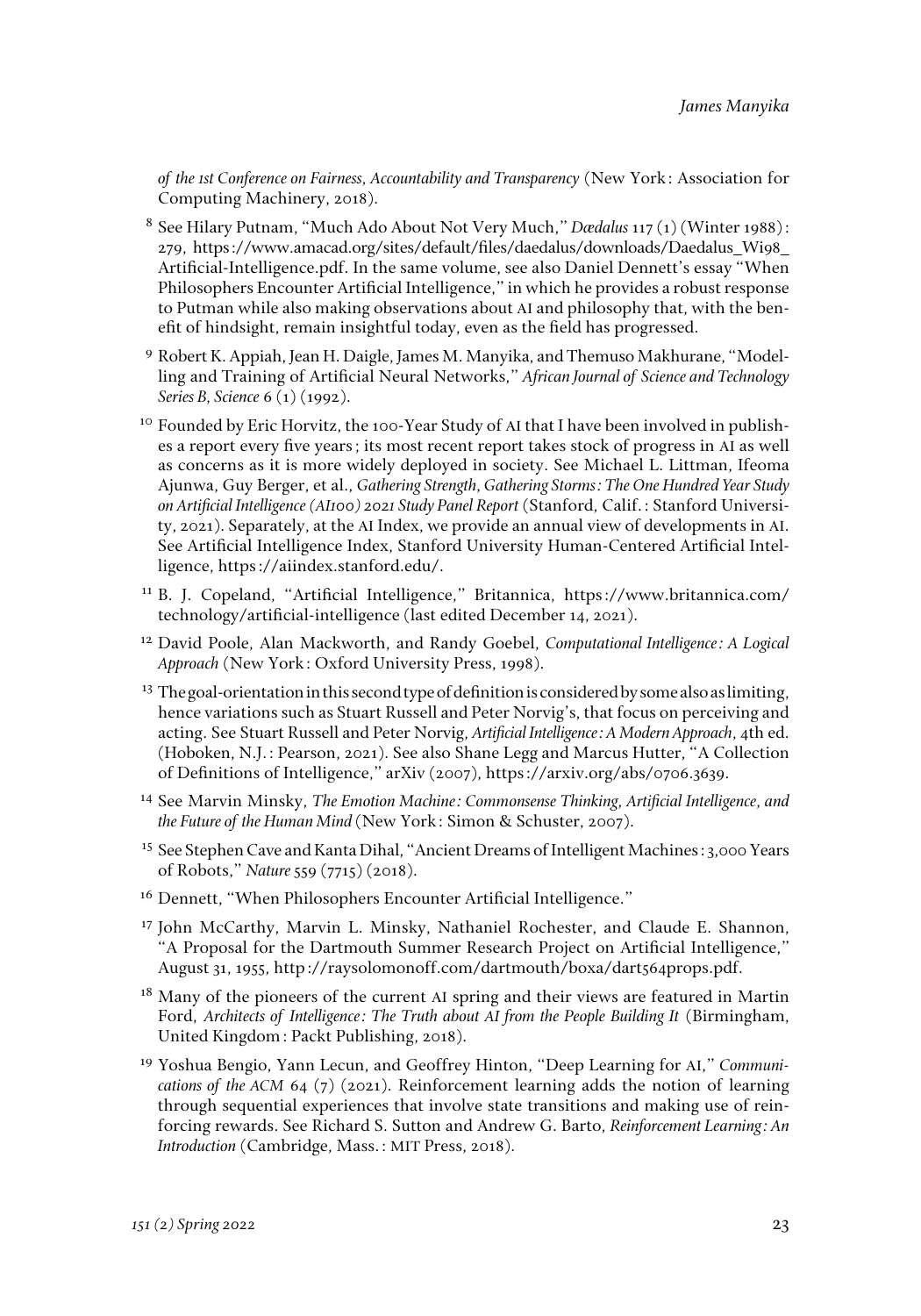- $20$  Hubert L. Dreyfus and Stuart E. Dreyfus, "Making a Mind Versus Modeling the Brain: Artificial Intelligence Back at a Branchpoint," *Dædalus* 117 (1) (Winter 1988): 15–44, https://www.amacad.org/sites/default/files/daedalus/downloads/Daedalus\_Wi98\_ Artificial-Intelligence.pdf.
- <sup>21</sup> For a view on trends in performance versus benchmarks in various AI subfields, see Chapter 2 in Human-Centered Artificial Intelligence, *Artificial Intelligence Index Report 2022* (Stanford, Calif.: Stanford University, 2022), https://aiindex.stanford.edu/wp-content/ uploads/2022/03/2022-AI-Index-Report\_Master.pdf.
- <sup>22</sup> At the time of developing this volume (2020-2021), the most well-known large language models included OpenAI's GPT-3, Google's LaMDA, Microsoft's MT-NLG, and Deep-Mind's Gopher. These models use transformer architectures first described in Ashish Vaswani, Noam Shazeer, Niki Parmar, et al., "Attention Is All You Need," arXiv (2017), https://arxiv.org/abs/1706.03762.
- <sup>23</sup> Rishi Bommasani, Drew A. Hudson, Ehsan Adeli, et al., "On the Opportunities and Risks of Foundation Models," arXiv (2021), https://arxiv.org/abs/2108.07258.
- <sup>24</sup> Ibid. See also Laura Weidinger, John Mellor, Maribeth Rauh, et al., "Ethical and Social Risks of Harm from Language Models," arXiv (2021),<https://arxiv.org/abs/2112.04359>. On toxicity, see Samuel Gehman, Suchin Gururangan, Maarten Sap, et al., "RealToxicity-Prompts: Evaluating Neural Toxic Degeneration in Language Models," in *Findings of the Association for Computational Linguistics: EMNLP 2020* (Stroudsburg, Pa.: Association for Computational Linguistics, 2020), 3356–3369; and Albert Xu, Eshaan Pathak, Eric Wallace, et al., "Detoxifying Language Models Risks Marginalizing Minority Voices," arXiv (2014), https://arxiv.org/abs/2104.06390.
- <sup>25</sup> Demis Hassabis, Dharshan Kumaran, Christopher Summerfield, and Matthew Botvinick, "Neuroscience-Inspired Artificial Intelligence," *Neuron* 95 (2) (2017); and Alexis T. Baria and Keith Cross, "The Brain Is a Computer Is a Brain: Neuroscience's Internal Debate and the Social Significance of the Computational Metaphor," arXiv (2021), https://arxiv.org/abs/2107.14042.
- <sup>26</sup> See Littman, *Gathering Strength, Gathering Storms.*
- <sup>27</sup> For an overview of trends in AI technical and ethics issues as well as AI regulation and policy, see Chapters 3 and 6, respectively, in Human-Centered Artificial Intelligence, *Artificial Intelligence Index Report 2022.* See also Mateusz Szczepański, Michał Choraś, Marek Pawlicki, and Aleksandra Pawlicka, "The Methods and Approaches of Explainable Artificial Intelligence," in *Computational Science–ICCS 2021*, ed. Maciej Paszynski, Dieter Kranzlmüller, Valeria V. Krzhizhanovskaya, et al. (Cham, Switzerland: Springer, 2021). See also Cynthia Dwork and Aaron Roth, "The Algorithmic Foundations of Differential Privacy," *Foundations and Trends in Theoretical Computer Science* 9 (3–4) (2014).
- <sup>28</sup> For an overview of the types of efforts as well as three case studies (Microsoft, OpenAI, and OECD's observatory), see Jessica Cussins Newman, *Decision Points in AI Governance: Three Case Studies Explore Efforts to Operationalize AI Principles* (Berkeley: Center for Long-Term Cybersecurity, UC Berkeley, 2020).
- <sup>29</sup> See Chapter 6, "Diversity in AI," in Human-Centered Artificial Intelligence, *Artificial Intelligence Index Report 2021* (Stanford, Calif.: Stanford University, 2021), https://aiindex .stanford.edu/wp-content/uploads/2021/11/2021-AI-Index-Report\_Master.pdf. See also Sarah Myers West, Meredith Whittaker, and Kate Crawford, "Discriminating Systems: Gender, Race and Power in AI" (New York: AI Now Institute, 2019).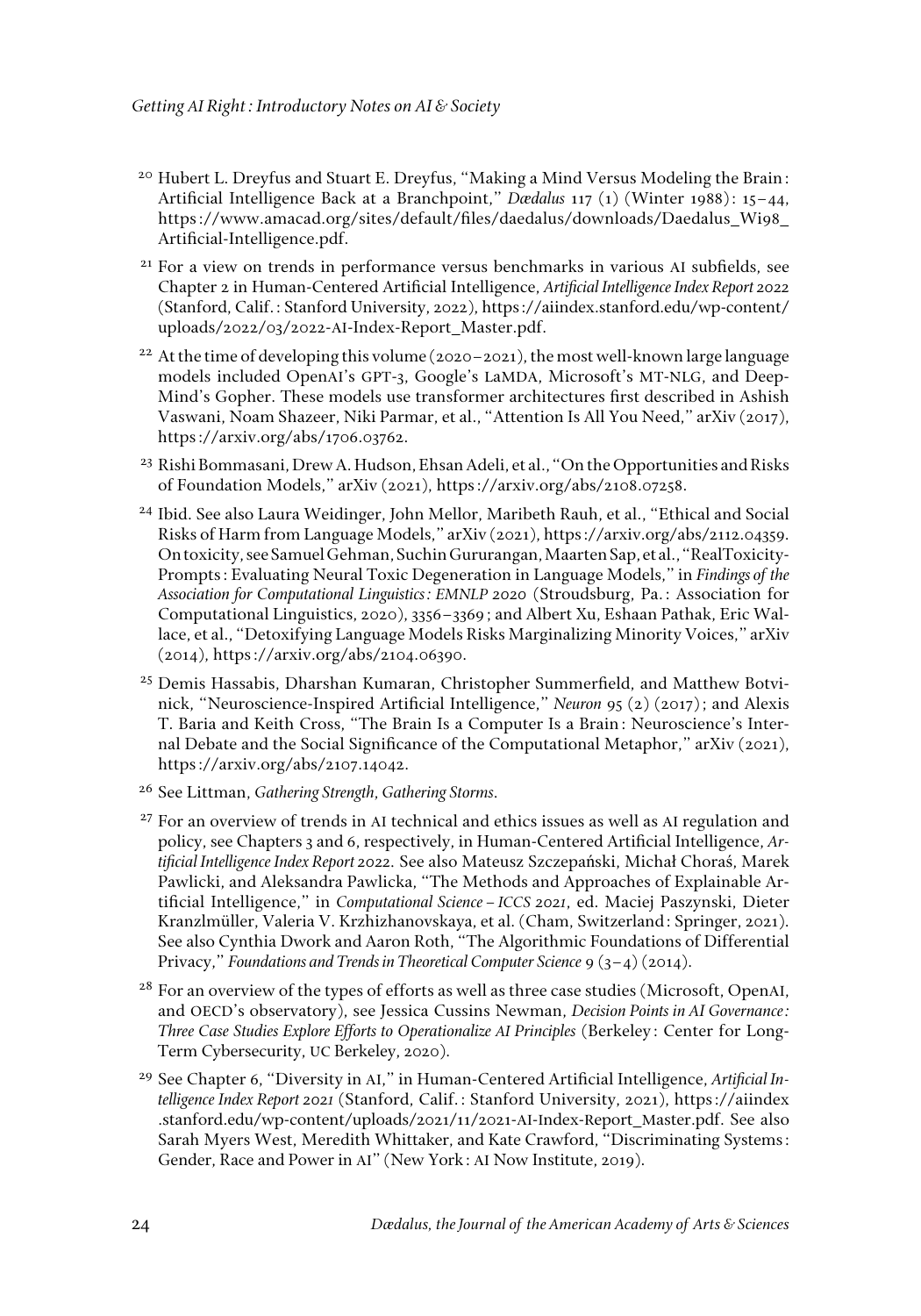- <sup>30</sup> Bengio et al., "Deep Learning for AI."
- <sup>31</sup> Emily B. Bender and Alexander Koller, "Climbing towards NLU: On Meaning, Form, and Understanding in the Age of Data," in *Proceedings of the 58th Annual Meeting of the Association for Computational Linguistics* (New York: Association for Computing Machinery, 2020).
- <sup>32</sup> See Allan Dafoe, Edward Hughes, Yoram Bachrach, et al., "Open Problems in Cooperative AI," arXiv (2020), [http://arxiv.org/abs/2012.08630](http://www.google.com/url?q=http%3A%2F%2Farxiv.org%2Fabs%2F2012.08630&sa=D&sntz=1&usg=AFQjCNG_UWqXbmw0Ukt_b2pUOEqnZXGcSw); and Allan Dafoe, Yoram Barach, Gillian Hadfield, Eric Horvitz, et al., "Cooperative AI: Machines Must Learn to Find Common Ground," *Nature* 593 (2021).
- <sup>33</sup> See the Department of Energy's report *AI for Science* for examples in several scientific fields. See also Alex Davies, Petar Veličković, Lars Buesing, et al., "Advancing Mathematics by Guiding Human Intuition with AI," *Nature* 600 (7887) (2021); and Anil Ananthaswamy, "AI Designs Quantum Physics Experiments Beyond What Any Human Has Conceived," *Scientific American*, July 2021.
- <sup>34</sup> On AI's grand challenges, Raj Reddy posed probably the first list in his 1988 AAAI Presidential Address, "Foundations and Grand Challenges of Artificial Intelligence," *AI Magazine,* 1988. Ganesh Manni provides a useful history of AI grand challenges in "Artificial Intelligence's Grand Challenges: Past, Present, and Future," *AI Magazine*, Spring 2021.
- <sup>35</sup> On the challenges and progress in causal reasoning, see Judea Pearl and Dana Mackenzie, *The Book of Why: The New Science of Cause and Effect* (New York: Basic Books, 2018).
- <sup>36</sup> For example, see David Silver, Satinder Singh, Doina Precup, and Richard S. Sutton, "Reward is Enough," *Artificial Intelligence* 299 (4) (2021).
- <sup>37</sup> In a recent paper, Chinese researchers describe an approach that has the potential to train models of up to 174 trillion parameters, a size that rivals the number of synapses in the brian (hence the claim of "brain-scale" models), on high performance supercomputers. See Zixuan Ma, Jiaao He, Jiezhong Qiu, et al., "BaGuaLu: Targeting Brain Scale Pretrained Models with over 37 Million Cores," March 2022, https://keg.cs.tsinghua.edu .cn/jietang/publications/PPOPP22-Ma%20et%20al.-BaGuaLu%20Targeting%20 Brain%20Scale%20Pretrained%20Models%20w.pdf.
- <sup>38</sup> See Nick Bostom, *Superintelligence: Paths, Dangers, Strategies* (Oxford: Oxford University Press, 2014); Max Tegmark, *Life 3.0: Being Human in the Age of AI* (New York: Knopf, 2017); and Martin Ford, *Rule of the Robots: How Artificial Intelligence Will Transform Everything* (New York: Basic Books, 2021).
- <sup>39</sup> See Michael Chui, James Manyika, Mehdi Miremadi, et al., "Notes from the AI Frontier: Applications and Value of Deep Leaning" (New York: McKinsey Global Institute, 2018); and Jacques Bughin, Jeongmin Seong, James Manyika, et al., "Notes from the AI Frontier: Modeling the Impact of AI on the World Economy" (New York: McKinsey Global Institute, 2018). And for trends on adoption of AI in business and the economy as well as AI labor markets, see Chapter 4 in Human-Centered Artificial Intelligence, *Artificial Intelligence Index Report 2022*.
- <sup>40</sup> See National Commission on Technology, Automation and Economic Progress, *Technology and the American Economy*, vol. 1 (Washington, D.C.: U.S. Government Printing Office, 1966), https://files.eric.ed.gov/fulltext/ED023803.pdf.
- <sup>41</sup> James Manyika, Susan Lund, Michael Chui, et al., *Jobs Lost, Jobs Gained: What the Future of Work Will Mean for Jobs, Skills, and Wages* (New York: McKinsey Global Institute, 2017); Daron Acemoglu and Pascual Restrepo, "Artificial Intelligence, Automation and Work,"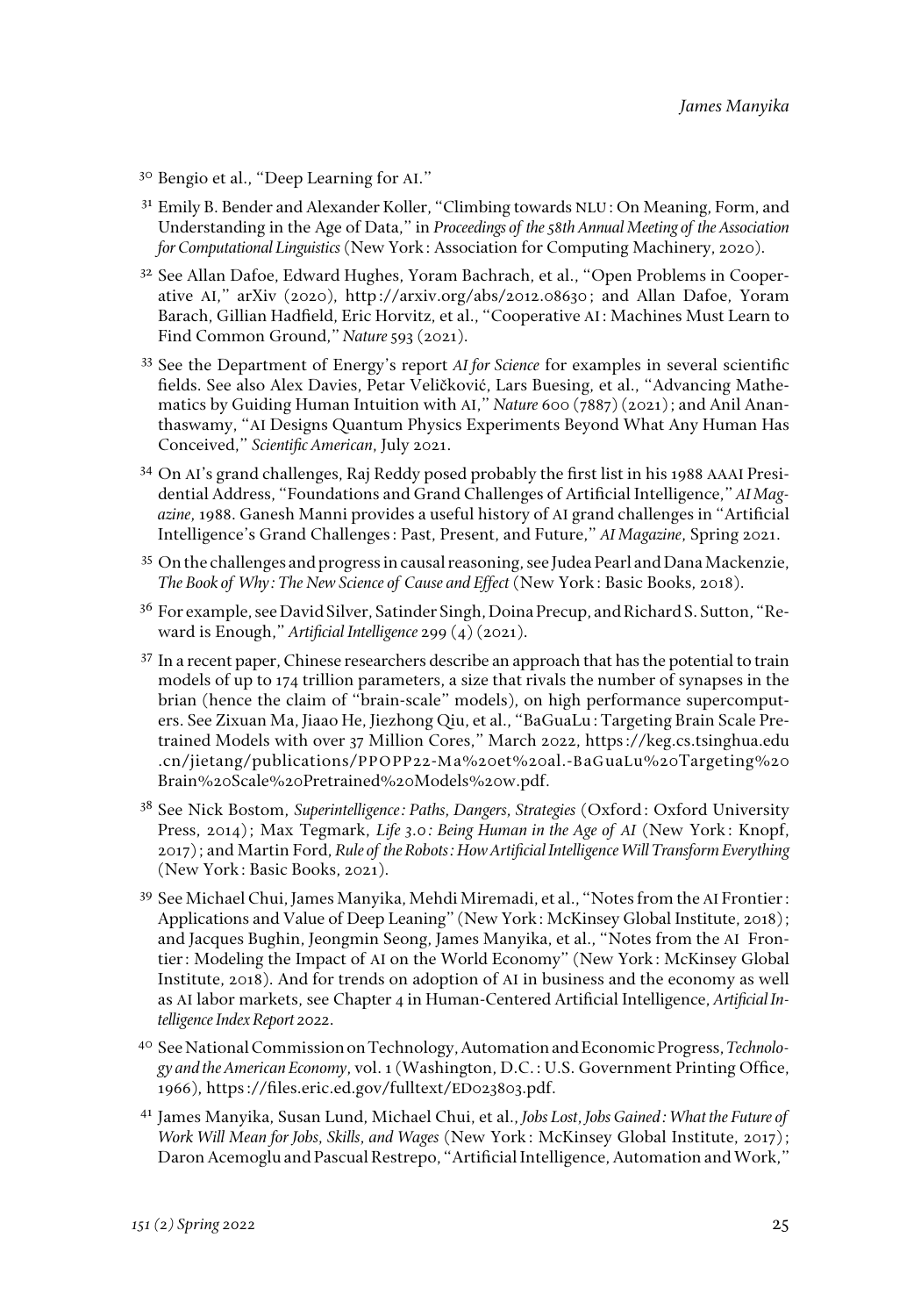NBER Working Paper 24196 (Cambridge, Mass.: National Bureau of Economic Research, 2018); David Autor, David Mindell, and Elisabeth Reynolds, *The Work of the Future: Building Better Jobs in an Age of Intelligent Machines* (Cambridge, Mass.: MIT Work of the Future, 2020); and Erik Brynjolfsson, "The Problem Is Wages, Not Jobs," in *Redesigning AI: Work, Democracy, and Justice in the Age of Automation*, ed. Daron Acemoglu (Cambridge, Mass.: MIT Press, 2021).

- <sup>42</sup> See Daron Acemoglu and Pascual Restrepo, "The Wrong Kind of AI? Artificial Intelligence and the Future of Labor Demand," NBER Working Paper 25682 (Cambridge, Mass.: National Bureau of Economic Research, 2019); and Bryan Wilder, Eric Horvitz, and Ece Kamar, "Learning to Complement Humans," arXiv (2020), https://arxiv.org/ abs/2005.00582.
- <sup>43</sup> Susskind provides a broad survey of many of the arguments that AI has changed everything with respect to jobs. See Daniel Susskind, *A World Without Work: Technology, Automation, and How We Should Respond* (New York: Metropolitan Books, 2020).
- <sup>44</sup> From their 1957 lecture in Herbert A. Simon and Allen Newell, "Heuristic Problem Solving: The Next Advance Operations Research," *Operations Research* 6 (1) (1958).
- <sup>45</sup> John Maynard Keynes, "Economic Possibilities for Our Grandchildren," in *Essays in Persuasion* (New York: Harcourt Brace, 1932), 358–373.
- <sup>46</sup> See our most recent annual AI Index report, Human-Centered Artificial Intelligence, *Artificial Intelligence Index Report 2022*. See also Daniel Castro, Michael McLaughlin, and Eline Chivot, "Who Is Winning the AI Race: China, the EU or the United States?" Center for Data Innovation, August 19, 2019; and Daitian Li, Tony W. Tong, and Yangao Xiao, "Is China Emerging as the Global Leader in AI?" *Harvard Business Review*, February 18, 2021.
- <sup>47</sup> Tania Babina, Anastassia Fedyk, Alex Xi He, and James Hodson, "Artificial Intelligence, Firm Growth, and Product Innovation" (2021), https://papers.ssrn.com/sol3/papers .cfm?abstract\_id=3651052.
- <sup>48</sup> See Amanda Askell, Miles Brundage, and Gillian Hadfield, "The Role of Cooperation in Responsible AI Development," arXiv (2019), https://arxiv.org/abs/1907.04534.
- <sup>49</sup> See Henry A. Kissinger, Eric Schmidt, and Daniel Huttenlocher, *The Age of AI: And Our Human Future* (Boston: Little, Brown and Company, 2021).
- <sup>50</sup> Issues that we explored in a Council on Foreign Relations Taskforce on Innovation and National Security. See James Manyika and William H. McRaven, *Innovation and National Security: Keeping Our Edge* (New York: Council on Foreign Relations, 2019).
- <sup>51</sup> For an assessment of the potential contributions of AI to many of the global development challenges, as well as gaps and risks, see Michael Chui, Martin Harryson, James Manyika, et al., "Notes from the AI Frontier: Applying AI for Social Good" (New York: McKinsey Global Institute, 2018). See also Ricardo Vinuesa, Hossein Azizpour, Iolanda Leita, et al., "The Role of Artificial Intelligence in Achieving the Sustainable Development Goals," *Nature Communications* 11 (1) (2022).
- 52 Timnit Gebru, Jamie Morgenstern, Briana Vecchione, et al., "Datasheets for Datasets," arXiv (2021), https://arxiv.org/abs/1803.09010.
- <sup>53</sup> See also Shoshana Zuboff, *The Age of Surveillance Capitalism: The Fight for a Human Future at the New Frontier of Power* (New York: Public Affairs, 2019).
- <sup>54</sup> See Dennett, "When Philosophers Encounter Artificial Intelligence."